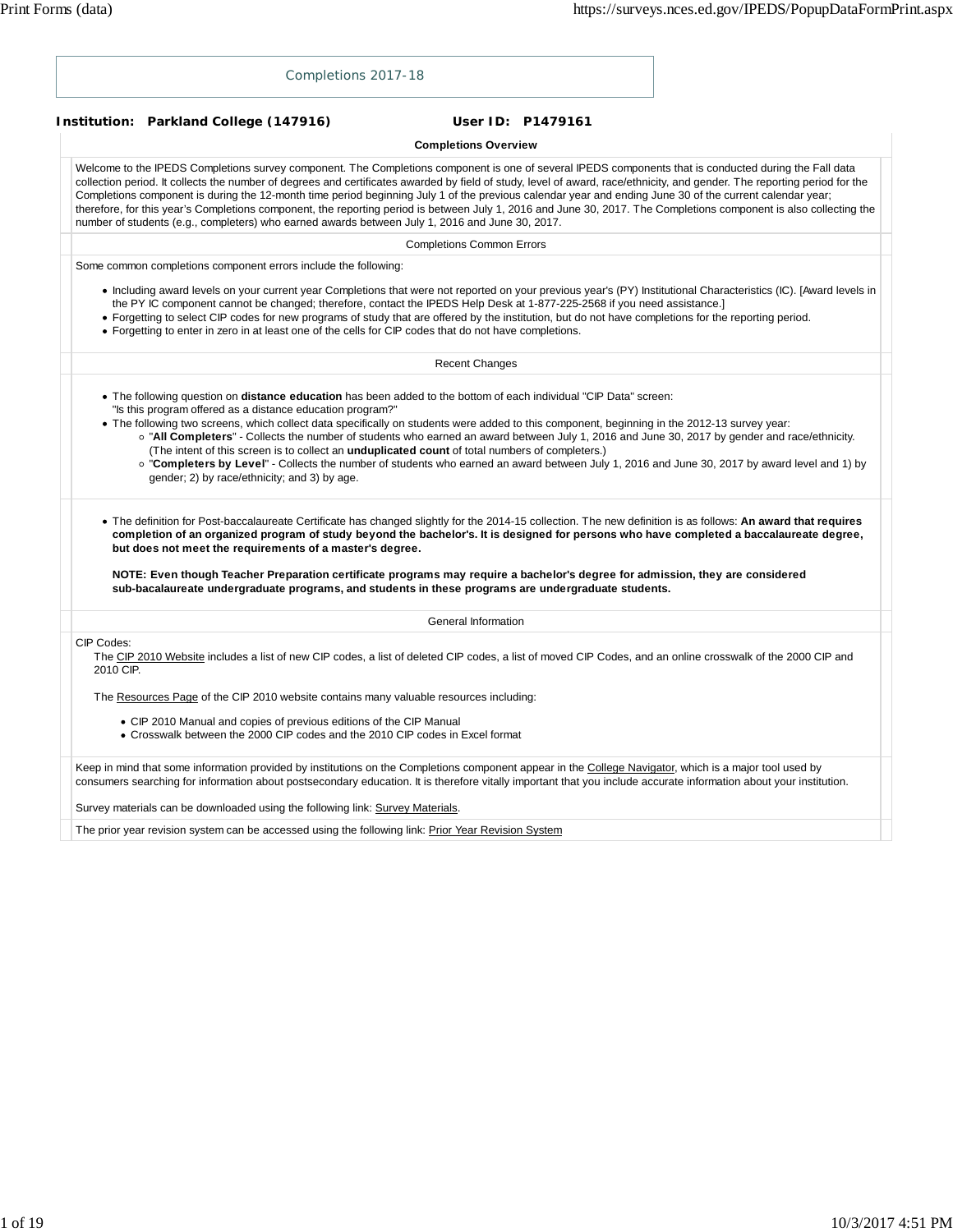## **Completions CIP Data**

| CIPCODE                                                               | Award<br>Level                  | Major        | Gender         | Non<br>Resident<br>Alien             | Hispanic<br>/ Latino       | American<br>Indian or<br>Alaska<br>Native | Asian               | Black or<br>African<br>American | Native<br>Hawaiian<br>or Other<br>Pacific<br>Islander | White               | Two or<br>more<br>Races | Race/<br>ethnicity<br>unknown | Total                                     | distance<br>education<br>program |
|-----------------------------------------------------------------------|---------------------------------|--------------|----------------|--------------------------------------|----------------------------|-------------------------------------------|---------------------|---------------------------------|-------------------------------------------------------|---------------------|-------------------------|-------------------------------|-------------------------------------------|----------------------------------|
| 01.0101<br>Agricultural Business and                                  | 2 - Awards of<br>at least 1 but |              | Men            | $\mathbf 0$                          | 0                          | 0                                         | 0                   | $\mathbf 0$                     | 0                                                     | 1                   | 0                       | $\mathbf{1}$                  | $\overline{2}$                            |                                  |
| Management, General                                                   | less than 2<br>academic         | 1            | Women          | $\mathbf 0$                          | 0                          | 0                                         | 0                   | 0                               | 0                                                     | 3                   | 0                       | $\mathbf 0$                   | 3                                         |                                  |
|                                                                       | years                           |              | Total          | 0                                    | $\mathbf 0$                | 0                                         | $\mathbf 0$         | 0                               | 0                                                     | 4                   | 0                       | $\mathbf{1}$                  | 5                                         | No                               |
| 01.0101<br>Agricultural Business and                                  | 3 - Associate's<br>degree       | 1            | Men<br>Women   | 0<br>$\mathbf 0$                     | 0<br>$\mathbf 0$           | 0<br>0                                    | 0<br>0              | 0<br>$\mathbf 0$                | 0<br>0                                                | 7<br>5              | 0<br>0                  | $\mathbf{1}$<br>$\mathbf 0$   | 8<br>5                                    |                                  |
| Management, General                                                   |                                 |              | Total          | $\mathbf 0$                          | 0                          | 0                                         | 0                   | $\mathbf 0$                     | 0                                                     | 12                  | 0                       | $\mathbf{1}$                  | 13                                        | No                               |
| 01.0102                                                               | 3 - Associate's                 |              | Men            | 0                                    | $\mathbf 0$                | 0                                         | 0                   | 0                               | 0                                                     | 1                   | 0                       | $\mathbf 0$                   | $\mathbf{1}$                              |                                  |
| Agribusiness/Agricultural<br><b>Business Operations</b>               | degree                          | 1            | Women<br>Total | 0<br>$\mathbf 0$                     | $\mathbf 0$<br>$\mathbf 0$ | 0<br>0                                    | 0<br>0              | $\mathbf 0$<br>$\mathbf 0$      | 0<br>0                                                | 1<br>2              | 0<br>0                  | $\mathbf 0$<br>$\mathbf 0$    | 1<br>$\sqrt{2}$                           | No                               |
| 01.0106                                                               | 3 - Associate's                 |              | Men            | $\mathbf 0$                          | $\mathbf 0$                | 0                                         | 0                   | 0                               | 0                                                     | 0                   | 0                       | $\mathbf 0$                   | $\mathbf 0$                               |                                  |
| Agricultural Business Technology                                      | degree                          | 1            | Women<br>Total | 0<br>0                               | 0<br>$\mathbf 0$           | 0<br>0                                    | 0<br>0              | 0<br>$\mathbf 0$                | 0<br>0                                                | 2<br>$\overline{c}$ | 0<br>0                  | $\mathbf 0$<br>$\mathbf 0$    | 2<br>2                                    | No                               |
| 01.0204                                                               | 1 - Awards of                   |              | Men            | 0                                    | 1                          | 0                                         | 0                   | $\mathbf 0$                     | 0                                                     | 1                   | 0                       | $\mathbf 0$                   | 2                                         |                                  |
| <b>Agricultural Power Machinery</b>                                   | less than 1<br>academic year    | 1            | Women          | 0                                    | $\mathbf 0$                | 0                                         | 1                   | 0                               | 0                                                     | 0                   | 1                       | $\mathbf 0$                   | 2                                         |                                  |
| Operation                                                             | 3 - Associate's                 |              | Total          | $\mathbf 0$<br>$\mathbf 0$           | 1<br>$\mathbf 0$           | $\mathbf 0$<br>0                          | 1<br>0              | $\mathbf 0$<br>0                | 0<br>0                                                | 1                   | 1<br>0                  | $\mathbf 0$<br>$\mathbf{1}$   | 4<br>5                                    | No                               |
| 01.0204<br><b>Agricultural Power Machinery</b>                        | degree                          | 1            | Men<br>Women   | 0                                    | $\mathbf 0$                | 0                                         | 0                   | $\mathbf 0$                     | 0                                                     | 4<br>1              | 0                       | 0                             | 1                                         |                                  |
| Operation                                                             |                                 |              | Total          | $\mathbf 0$                          | 0                          | 0                                         | 0                   | 0                               | 0                                                     | 5                   | 0                       | $\mathbf{1}$                  | 6                                         | No                               |
| 01.0307                                                               | 2 - Awards of                   |              | Men            | $\mathbf 0$                          | $\mathbf 0$                | 0                                         | 0                   | $\mathbf 0$                     | 0                                                     | 0                   | 0                       | $\mathbf 0$                   | $\mathbf 0$                               |                                  |
| Horse Husbandry/Equine<br>Science and Management                      | at least 1 but<br>less than 2   | 1            | Women          | 0                                    | 0                          | 0                                         | 0                   | 0                               | 0                                                     | 2                   | 0                       | 0                             | 2                                         |                                  |
|                                                                       | academic<br>years               |              | Total          | $\mathbf 0$                          | 0                          | 0                                         | 0                   | 0                               | 0                                                     | 2                   | 0                       | $\mathbf 0$                   | 2                                         | No                               |
| 01.0307                                                               | 3 - Associate's                 |              | Men            | $\mathbf 0$                          | 0                          | 0                                         | 0                   | 0                               | 0                                                     | 0                   | 0                       | $\mathbf 0$                   | $\mathbf 0$                               |                                  |
| Horse Husbandry/Equine                                                | degree                          | 1            | Women          | $\mathbf 0$                          | $\mathbf 0$                | 0                                         | 0                   | $\mathbf 0$                     | 0                                                     | 4                   | 0                       | $\mathbf 0$                   | 4                                         |                                  |
| Science and Management                                                | 1 - Awards of                   |              | Total<br>Men   | 0<br>0                               | $\mathbf 0$<br>$\mathbf 0$ | 0<br>0                                    | 0<br>0              | $\mathbf 0$<br>$\mathbf 0$      | 0<br>0                                                | 4<br>0              | 0<br>0                  | $\mathbf 0$<br>$\mathbf 0$    | 4<br>$\mathbf 0$                          | No                               |
| 01.0605<br>Landscaping and                                            | less than 1                     | 1            | Women          | 0                                    | $\mathbf 0$                | 0                                         | 0                   | 0                               | 0                                                     | 1                   | 0                       | $\mathbf 0$                   | 1                                         |                                  |
| Groundskeeping                                                        | academic year                   |              | Total          | $\mathbf 0$                          | $\mathbf 0$                | 0                                         | 0                   | $\mathbf 0$                     | 0                                                     | 1                   | 0                       | $\mathbf 0$                   | 1                                         | No                               |
| 01.0605                                                               | 3 - Associate's                 |              | Men            | $\mathbf 0$                          | $\mathbf 0$                | 0                                         | 0                   | $\mathbf 0$                     | 0                                                     | 2                   | 0                       | $\mathbf 0$                   | $\overline{2}$                            |                                  |
| Landscaping and<br>Groundskeeping                                     | degree                          | 1            | Women<br>Total | 0<br>$\mathbf 0$                     | 0<br>$\mathbf 0$           | 0<br>0                                    | 0<br>0              | 0<br>0                          | 0<br>0                                                | 1<br>3              | 0<br>0                  | $\mathbf 0$<br>$\mathbf 0$    | 1<br>3                                    | No                               |
| 01.0608                                                               | 1 - Awards of                   |              | Men            | 0                                    | $\mathbf 0$                | 0                                         | 0                   | 0                               | 0                                                     | 0                   | 0                       | $\mathbf 0$                   | $\mathbf 0$                               |                                  |
| <b>Floriculture/Floristry Operations</b>                              | less than 1                     | 1            | Women          | $\mathbf 0$                          | $\mathbf 0$                | 0                                         | 0                   | $\mathbf 0$                     | 0                                                     | 2                   | 0                       | $\mathbf{1}$                  | 3                                         |                                  |
| and Management                                                        | academic year                   |              | Total          | $\mathbf 0$                          | $\mathbf 0$                | 0                                         | 0                   | $\mathbf 0$                     | 0                                                     | 2                   | 0                       | 1                             | 3                                         | No                               |
| 09.0701<br>Radio and Television                                       | 3 - Associate's<br>degree       | 1            | Men<br>Women   | $\mathbf 0$<br>$\mathbf 0$           | $\mathbf 0$<br>$\mathbf 0$ | 0<br>0                                    | 0<br>0              | 0<br>$\mathbf 0$                | 0<br>0                                                | $\mathbf{1}$<br>0   | 0<br>0                  | $\mathbf 0$<br>$\mathbf 0$    | $\mathbf{1}$<br>$\mathbf 0$               |                                  |
|                                                                       |                                 |              | Total          | 0                                    | $\mathbf 0$                | 0                                         | 0                   | $\mathbf 0$                     | 0                                                     | 1                   | 0                       | $\mathbf 0$                   | 1                                         | No                               |
| 09.0702                                                               | 1 - Awards of<br>less than 1    |              | Men<br>Women   | 0<br>0                               | $\mathbf 0$<br>$\Omega$    | 0<br>$\Omega$                             | 0<br>$\Omega$       | 0<br>$\Omega$                   | $\mathbf 0$<br>$\Omega$                               | 2<br>1              | 0<br>1                  | $\mathbf 0$<br>$\Omega$       | $\overline{\mathbf{c}}$<br>$\mathfrak{p}$ |                                  |
| Digital Communication and<br>Media/Multimedia                         | academic year                   | 1            | Total          | $\mathbf 0$                          | $\mathbf 0$                | 0                                         | 0                   | 0                               | 0                                                     | 3                   | 1                       | $\pmb{0}$                     | 4                                         | No                               |
| 09.0702                                                               | 3 - Associate's                 |              | Men            | $\mathbf 0$                          | 0                          | 0                                         | 0                   | $\mathbf{1}$                    | 0                                                     | 5                   | 0                       | $\mathbf 0$                   | 6                                         |                                  |
| Digital Communication and                                             | degree                          | $\mathbf{1}$ | Women          | $\mathbf 0$                          | 0                          | 0                                         | 0                   | $\mathbf{1}$                    | 0                                                     | 0                   | 0                       | $\mathbf 0$                   | 1                                         |                                  |
| Media/Multimedia                                                      | 3 - Associate's                 |              | Total<br>Men   | $\mathbf 0$<br>$\mathbf 0$           | 0<br>0                     | 0<br>0                                    | 0<br>0              | $\overline{c}$<br>0             | 0<br>0                                                | 5<br>0              | 0<br>$\mathbf 0$        | $\mathbf 0$<br>$\mathbf 0$    | 7<br>0                                    | No                               |
| 10.0201<br>Photographic and Film/Video                                | degree                          |              |                |                                      |                            |                                           |                     |                                 |                                                       |                     |                         |                               |                                           |                                  |
| Technology/Technician and<br>Assistant                                |                                 | 1            | Women          | $\mathbf 0$                          | 0                          | 0                                         | 0<br>$\overline{0}$ | 0                               | 0                                                     | 3                   | 0                       | $\overline{2}$                | 5                                         |                                  |
|                                                                       | 1 - Awards of                   |              | Total<br>Men   | $\mathbf 0$<br>$\mathbf 0$           | $\mathbf 0$<br>0           | 0<br>0                                    | 0                   | 0<br>0                          | $\mathbf 0$<br>0                                      | 3<br>0              | $\mathbf 0$<br>0        | $\overline{c}$<br>$\mathbf 0$ | 5<br>$\mathbf 0$                          | No                               |
| 10.0303<br>Prepress/Desktop Publishing and                            | less than 1                     | 1            | Women          | $\mathbf 0$                          | $\mathbf 0$                | $\mathbf 0$                               | 0                   | 0                               | 0                                                     | 0                   | 0                       | $\mathbf 0$                   | 0                                         |                                  |
| Digital Imaging Design                                                | academic year                   |              | Total          | $\mathbf 0$                          | $\mathbf 0$                | 0                                         | 0                   | $\mathbf 0$                     | 0                                                     | 0                   | 0                       | $\mathbf 0$                   | $\mathbf 0$                               | No                               |
| 10.0305                                                               | 1 - Awards of<br>less than 1    |              | Men            | $\pmb{0}$                            | $\pmb{0}$                  | 0                                         | 0                   | $\pmb{0}$                       | 0                                                     | 0                   | 0                       | $\mathbf 0$                   | $\pmb{0}$                                 |                                  |
| <b>Graphic and Printing Equipment</b><br>Operator, General Production | academic year                   | 1            | Women<br>Total | $\mathbf 0$<br>$\pmb{0}$             | 0<br>0                     | 0<br>0                                    | 0<br>0              | $\mathbf 0$<br>0                | 0<br>$\mathbf 0$                                      | 0<br>0              | 0<br>0                  | $\mathbf 0$<br>$\mathbf 0$    | $\mathbf 0$<br>$\mathbf 0$                | No                               |
| 11.0201                                                               | 1 - Awards of                   |              | Men            | $\overline{2}$                       | 1                          | 1                                         | 0                   | 1                               | 0                                                     | 9                   | 0                       | 3                             | 17                                        |                                  |
| Computer                                                              | less than 1                     | 1            | Women          | $\mathbf 0$                          | 0                          | 0                                         | 1                   | 2                               | $\mathbf 0$                                           | 3                   | 0                       | 1                             | 7                                         |                                  |
| Programming/Programmer,<br>General                                    | academic year                   |              | Total          | $\sqrt{2}$                           | 1                          | 1                                         | 1                   | 3                               | $\mathbf 0$                                           | 12                  | 0                       | 4                             | 24                                        | No                               |
| 11.0202                                                               | 1 - Awards of                   |              | Men            | $\mathbf 0$                          | $\mathbf 0$                | 0                                         | 0                   | $\mathbf 0$                     | 0                                                     | 0                   | 0                       | $\mathbf 0$                   | $\mathbf 0$                               |                                  |
| Computer Programming, Specific                                        | less than 1                     | $\mathbf{1}$ | Women          | $\mathbf 0$                          | 0                          | 0                                         | 1                   | $\mathbf 0$                     | 0                                                     | 0                   | 0                       | $\mathbf 0$                   | 1                                         |                                  |
| Applications                                                          | academic year                   |              | Total          | 0                                    | 0                          | 0                                         | 1                   | $\mathbf 0$                     | 0                                                     | 0                   | 0                       | $\mathbf 0$                   | 1                                         | No                               |
| 11.0202                                                               | 3 - Associate's<br>degree       | 1            | Men<br>Women   | $\pmb{0}$<br>$\overline{\mathbf{c}}$ | 0<br>0                     | $\mathbf 0$<br>0                          | 0<br>0              | 0<br>$\mathbf{1}$               | 0<br>0                                                | 1<br>1              | 0<br>0                  | $\pmb{0}$<br>$\mathbf 0$      | $\mathbf{1}$<br>4                         |                                  |
|                                                                       |                                 |              |                |                                      |                            |                                           |                     |                                 |                                                       |                     |                         |                               |                                           |                                  |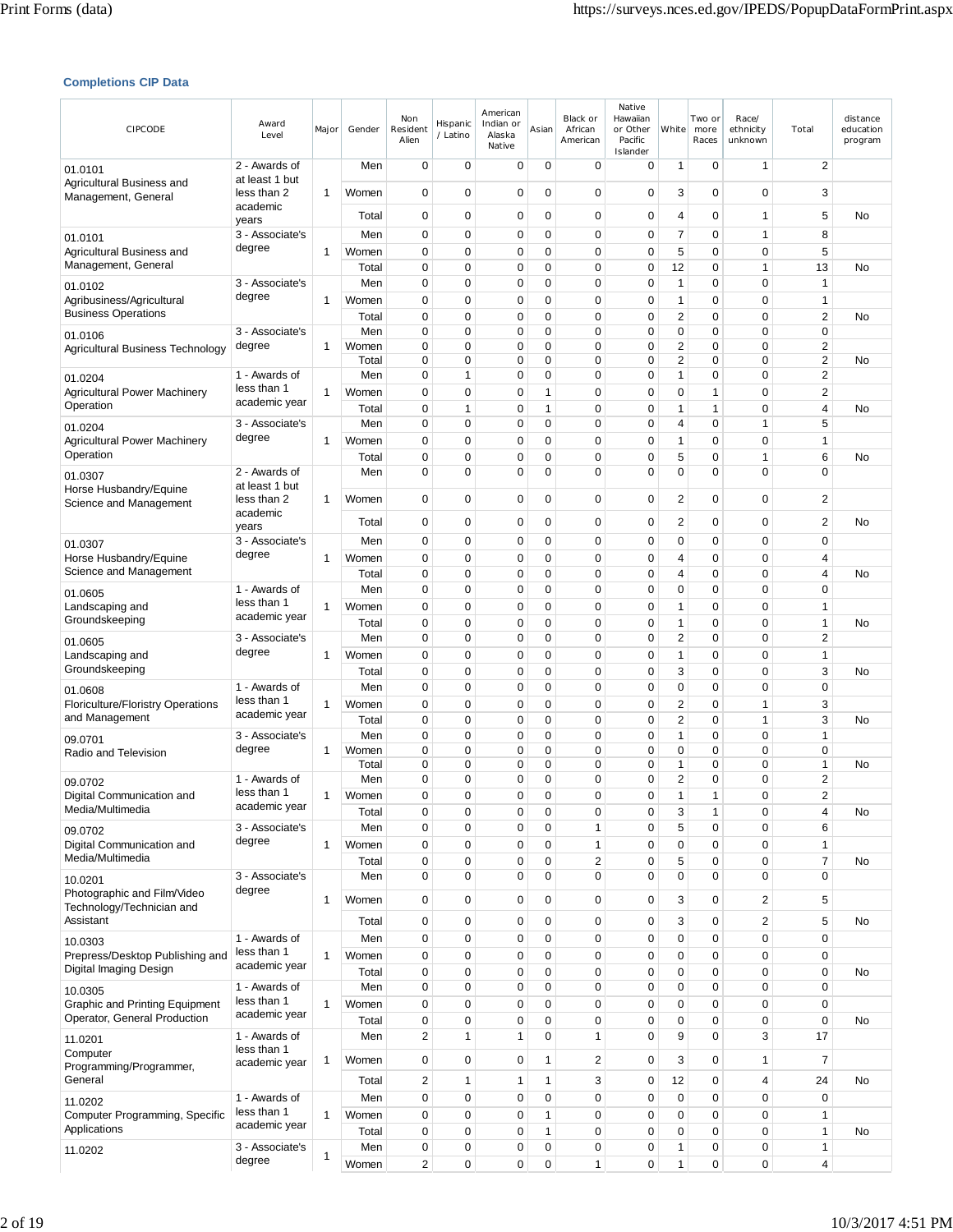| CIPCODE                                                           | Award<br>Level                  | Major        | Gender         | Non<br>Resident<br>Alien | Hispanic<br>/ Latino | American<br>Indian or<br>Alaska<br>Native | Asian                        | Black or<br>African<br>American | Native<br>Hawaiian or<br>Other<br>Pacific<br>Islander | White                                  | Two or<br>more<br>Races | Race/<br>ethnicity<br>unknown | Total                         | distance<br>education<br>program |
|-------------------------------------------------------------------|---------------------------------|--------------|----------------|--------------------------|----------------------|-------------------------------------------|------------------------------|---------------------------------|-------------------------------------------------------|----------------------------------------|-------------------------|-------------------------------|-------------------------------|----------------------------------|
| Computer Programming, Specific<br>Applications                    |                                 |              | Total          | 2                        | 0                    | 0                                         | 0                            | $\mathbf{1}$                    | 0                                                     | $\overline{2}$                         | 0                       | 0                             | 5                             | No                               |
| 11.0601                                                           | 3 - Associate's                 |              | Men            | 0                        | $\mathbf 0$          | 0                                         | 0                            | $\mathbf 0$                     | $\mathbf 0$                                           | 0                                      | 0                       | $\mathbf 0$                   | $\mathbf 0$                   |                                  |
| Data Entry/Microcomputer<br>Applications, General                 | degree                          | $\mathbf{1}$ | Women<br>Total | 0<br>0                   | 0<br>0               | 0<br>0                                    | 0<br>0                       | $\mathbf 0$<br>$\mathbf 0$      | $\mathbf 0$<br>0                                      | 0<br>0                                 | 0<br>0                  | $\mathbf 0$<br>$\mathbf 0$    | $\mathbf 0$<br>$\mathbf 0$    | No                               |
| 11.0801                                                           | 1 - Awards of                   |              | Men            | 1                        | 0                    | 0                                         | 0                            | $\mathbf 0$                     | $\mathbf 0$                                           | 1                                      | 0                       | $\mathbf 0$                   | 2                             |                                  |
| Web Page, Digital/Multimedia                                      | less than 1<br>academic year    | 1            | Women          | 0                        | 0                    | 0                                         | 0                            | $\mathbf{1}$                    | $\mathbf 0$                                           | 0                                      | 0                       | $\mathbf 0$                   | $\mathbf{1}$                  |                                  |
| and Information Resources<br>Design                               |                                 |              | Total          | 1                        | 0                    | 0                                         | 0                            | $\mathbf{1}$                    | $\mathbf 0$                                           | 1                                      | $\mathbf 0$             | $\mathbf 0$                   | 3                             | No                               |
| 11.0802                                                           | 1 - Awards of                   |              | Men            | 0                        | 0                    | 0                                         | 0                            | 0                               | 0                                                     | 0                                      | 0                       | $\mathbf 0$                   | $\mathbf 0$                   |                                  |
| Data Modeling/Warehousing and<br>Database Administration          | less than 1<br>academic year    | $\mathbf{1}$ | Women          | 0                        | 0                    | 0                                         | 0                            | $\mathbf{1}$                    | $\mathbf 0$                                           | 0                                      | 0                       | $\mathbf 0$                   | $\mathbf{1}$                  |                                  |
| 11.0803                                                           | 1 - Awards of                   |              | Total<br>Men   | 0<br>0                   | 0<br>0               | 0<br>0                                    | 0<br>1                       | $\mathbf{1}$<br>$\mathbf 0$     | 0<br>$\mathbf 0$                                      | 0<br>9                                 | 0<br>0                  | $\mathbf 0$<br>$\mathbf{1}$   | $\mathbf{1}$<br>11            | No                               |
| <b>Computer Graphics</b>                                          | less than 1                     | $\mathbf{1}$ | Women          | 0                        | 0                    | 0                                         | 0                            | $\mathbf 0$                     | $\mathbf 0$                                           | $\mathbf{1}$                           | 0                       | $\mathbf 0$                   | $\mathbf{1}$                  |                                  |
|                                                                   | academic year<br>1 - Awards of  |              | Total<br>Men   | 0<br>0                   | 0<br>1               | 0<br>0                                    | 1<br>0                       | $\mathbf 0$<br>2                | $\mathbf 0$<br>$\mathbf 0$                            | 10<br>7                                | 0<br>1                  | 1<br>$\mathbf{1}$             | 12<br>12                      | No                               |
| 11.0901<br><b>Computer Systems Networking</b>                     | less than 1                     | $\mathbf{1}$ | Women          | 0                        | 0                    | 0                                         | 0                            | $\mathbf 0$                     | $\mathbf 0$                                           | $\overline{c}$                         | 0                       | $\mathbf{1}$                  | 3                             |                                  |
| and Telecommunications                                            | academic year                   |              | Total          | 0                        | 1                    | 0                                         | 0                            | 2                               | 0                                                     | 9                                      | 1                       | $\overline{\mathbf{c}}$       | 15                            | No                               |
| 11.0901<br><b>Computer Systems Networking</b>                     | 2 - Awards of<br>at least 1 but |              | Men            | 0                        | 0                    | 0                                         | 0                            | $\mathbf 0$                     | $\mathbf 0$                                           | $\mathbf 0$                            | 0                       | $\mathbf 0$                   | $\mathbf 0$                   |                                  |
| and Telecommunications                                            | less than 2                     | 1            | Women          | 0                        | 0                    | 0                                         | 0                            | $\mathbf 0$                     | $\mathbf 0$                                           | 0                                      | 0                       | $\mathbf 0$                   | $\mathbf 0$                   |                                  |
|                                                                   | academic<br>years               |              | Total          | 0                        | 0                    | 0                                         | 0                            | $\mathbf 0$                     | $\mathbf 0$                                           | 0                                      | 0                       | $\mathbf 0$                   | $\mathbf 0$                   | No                               |
| 11.1001                                                           | 1 - Awards of                   |              | Men            | 0                        | 0                    | 0                                         | 0                            | $\overline{2}$                  | $\mathbf 0$                                           | 10                                     | 0                       | $\mathbf 0$                   | 12                            |                                  |
| Network and System<br>Administration/Administrator                | less than 1<br>academic year    | $\mathbf{1}$ | Women          | 0                        | 0                    | 0                                         | 0                            | $\mathbf 0$                     | $\mathbf 0$                                           | $\mathbf 0$                            | 0                       | $\mathbf 0$                   | $\mathbf 0$                   |                                  |
| 11.1001                                                           | 3 - Associate's                 |              | Total<br>Men   | 0<br>0                   | 0<br>1               | 0<br>0                                    | 0<br>0                       | 2<br>$\mathbf{1}$               | $\mathbf 0$<br>$\mathbf 0$                            | 10<br>9                                | 0<br>0                  | $\mathbf 0$<br>$\mathbf 0$    | 12<br>11                      | No                               |
| Network and System                                                | degree                          | $\mathbf{1}$ | Women          | 0                        | 0                    | 0                                         | 0                            | $\mathbf 0$                     | $\mathbf 0$                                           | $\overline{c}$                         | 0                       | $\mathbf 0$                   | $\overline{c}$                |                                  |
| Administration/Administrator                                      |                                 |              | Total          | 0                        | 1                    | 0                                         | 0                            | 1                               | 0                                                     | 11                                     | 0                       | $\mathbf 0$                   | 13                            | No                               |
| 11.1004<br>Web/Multimedia Management                              | 1 - Awards of<br>less than 1    | 1            | Men<br>Women   | 0<br>0                   | 0<br>0               | 0<br>0                                    | 0<br>0                       | $\mathbf 0$<br>$\mathbf 0$      | $\mathbf 0$<br>$\mathbf 0$                            | 0<br>1                                 | 0<br>0                  | $\mathbf 0$<br>$\mathbf 0$    | $\mathbf 0$<br>$\mathbf{1}$   |                                  |
| and Webmaster                                                     | academic year                   |              | Total          | 0                        | 0                    | 0                                         | 0                            | $\mathbf 0$                     | $\mathbf 0$                                           | $\mathbf{1}$                           | 0                       | $\mathbf 0$                   | $\mathbf{1}$                  | No                               |
| 12.0505                                                           | 1 - Awards of                   |              | Men            | 1                        | 0                    | 0                                         | 1                            | $\mathbf{1}$                    | $\mathbf 0$                                           | 1                                      | 1                       | $\mathbf 0$                   | 5                             |                                  |
| <b>Food Preparation/Professional</b><br>Cooking/Kitchen Assistant | less than 1<br>academic year    | $\mathbf{1}$ | Women          | 1                        | 1                    | 0                                         | 0                            | 3                               | $\mathbf 0$                                           | $\overline{7}$                         | $\overline{2}$          | 1                             | 15                            |                                  |
| 13.1206                                                           | 3 - Associate's                 |              | Total<br>Men   | 2<br>0                   | 1<br>$\mathbf 0$     | 0<br>0                                    | 1<br>0                       | 4<br>$\mathbf 0$                | $\mathbf 0$<br>$\mathbf 0$                            | 8<br>0                                 | 3<br>0                  | $\mathbf{1}$<br>$\mathbf 0$   | 20<br>$\mathbf 0$             | No                               |
| <b>Teacher Education, Multiple</b>                                | degree                          | $\mathbf{1}$ | Women          | 0                        | 0                    | 0                                         | 0                            | $\mathbf 0$                     | $\mathbf 0$                                           | 0                                      | $\mathbf 0$             | $\mathbf 0$                   | $\mathbf 0$                   |                                  |
| Levels                                                            |                                 |              | Total          | 0                        | 0                    | 0                                         | 0                            | $\mathbf 0$                     | $\mathbf 0$                                           | 0                                      | 0                       | $\mathbf 0$                   | $\mathbf 0$                   | No                               |
| 13.1312<br><b>Music Teacher Education</b>                         | 3 - Associate's<br>degree       | 1            | Men<br>Women   | 0<br>0                   | 0<br>0               | 0<br>0                                    | 0<br>0                       | 0<br>0                          | 0<br>0                                                | $\mathbf{1}$<br>0                      | 0<br>0                  | 0<br>0                        | 1<br>0                        |                                  |
|                                                                   |                                 |              | Total          | $\Omega$                 | $\Omega$             | $\Omega$                                  | $\Omega$                     | $\Omega$                        | $\Omega$                                              | $\mathbf{1}$                           | 0                       | $\Omega$                      | 1                             | No                               |
| 14.0101<br>Engineering, General                                   | 3 - Associate's<br>degree       | 1            | Men<br>Women   | 1<br>0                   | 1<br>$\mathbf 0$     | 0<br>0                                    | $\overline{\mathbf{c}}$<br>0 | 3<br>$\mathbf 0$                | $\mathbf 0$<br>$\mathbf 0$                            | 13<br>$\mathbf 0$                      | 1<br>0                  | $\overline{\mathbf{c}}$<br>0  | 23<br>$\mathbf 0$             |                                  |
|                                                                   |                                 |              | Total          | 1                        | 1                    | 0                                         | $\overline{\mathbf{c}}$      | 3                               | $\mathbf 0$                                           | 13                                     | 1                       | $\overline{\mathbf{c}}$       | 23                            | No                               |
| 15.0612                                                           | 2 - Awards of<br>at least 1 but |              | Men            | 0                        | 0                    | 0                                         | 0                            | $\mathbf 0$                     | $\mathbf 0$                                           | 0                                      | 0                       | $\mathbf 0$                   | $\mathbf 0$                   |                                  |
| Industrial Technology/Technician                                  | less than 2                     | $\mathbf{1}$ | Women          | 0                        | 0                    | 0                                         | 0                            | $\mathbf 0$                     | $\mathbf 0$                                           | 0                                      | $\mathbf 0$             | $\mathbf 0$                   | $\mathbf 0$                   |                                  |
|                                                                   | academic<br>years               |              | Total          | 0                        | 0                    | 0                                         | 0                            | $\mathbf 0$                     | $\mathbf 0$                                           | 0                                      | 0                       | $\mathbf 0$                   | $\mathbf 0$                   | No                               |
| 15.0612                                                           | 3 - Associate's                 |              | Men            | 0                        | 1                    | 0                                         | 0                            | $\mathbf 0$                     | $\mathbf 0$                                           | 10                                     | 0                       | $\overline{2}$                | 13                            |                                  |
| Industrial Technology/Technician                                  | degree                          | $\mathbf{1}$ | Women<br>Total | 0<br>0                   | $\mathbf 0$<br>1     | 0<br>0                                    | 0<br>0                       | $\mathbf 0$<br>$\mathbf 0$      | $\mathbf 0$<br>$\mathbf 0$                            | 0<br>10                                | 0<br>0                  | $\mathbf 0$<br>$\overline{2}$ | $\mathbf 0$<br>13             | No                               |
| 15.0613                                                           | 1 - Awards of                   |              | Men            | 0                        | $\mathbf 0$          | 0                                         | 0                            | $\mathbf 0$                     | $\mathbf 0$                                           | 4                                      | 0                       | $\mathbf 0$                   | $\overline{4}$                |                                  |
| <b>Manufacturing Engineering</b><br>Technology/Technician         | less than 1<br>academic year    | $\mathbf{1}$ | Women          | 0                        | 0                    | 0                                         | 0                            | 0                               | 0                                                     | 0                                      | 0                       | 0                             | 0                             |                                  |
| 15.1102                                                           | 1 - Awards of                   |              | Total<br>Men   | 0<br>0                   | 0<br>0               | 0<br>0                                    | 0<br>0                       | $\mathbf 0$<br>$\mathbf 0$      | $\mathbf 0$<br>$\mathbf 0$                            | 4<br>$\mathbf 0$                       | 0<br>0                  | $\mathbf 0$<br>$\mathbf 0$    | $\overline{4}$<br>$\mathbf 0$ | No                               |
| Surveying Technology/Surveying                                    | less than 1                     | $\mathbf{1}$ | Women          | 0                        | 0                    | 0                                         | 0                            | $\mathbf 0$                     | 0                                                     | 2                                      | 0                       | $\mathbf 0$                   | 2                             |                                  |
|                                                                   | academic year<br>2 - Awards of  |              | Total<br>Men   | 0<br>0                   | 0<br>0               | 0<br>0                                    | 0<br>0                       | 0<br>$\mathbf 0$                | 0<br>0                                                | $\overline{\mathbf{c}}$<br>$\mathbf 0$ | 0<br>0                  | $\mathbf 0$<br>0              | $\overline{\mathbf{c}}$<br>0  | No                               |
| 15.1102<br>Surveying Technology/Surveying                         | at least 1 but                  |              |                |                          |                      |                                           |                              |                                 |                                                       |                                        |                         |                               |                               |                                  |
|                                                                   | less than 2<br>academic         | 1            | Women          | 0                        | 0                    | 0                                         | 0                            | $\mathbf 0$                     | $\mathbf 0$                                           | 0                                      | 1                       | $\mathbf 0$                   | $\mathbf{1}$                  |                                  |
|                                                                   | years                           |              | Total          | 0                        | 0                    | 0                                         | 0                            | $\mathbf 0$                     | $\mathbf 0$                                           | 0                                      | 1                       | $\mathbf 0$                   | 1                             | No                               |
| 15.1102<br>Surveying Technology/Surveying                         | 3 - Associate's<br>degree       | $\mathbf{1}$ | Men<br>Women   | 0<br>0                   | 1<br>0               | 0<br>0                                    | 0<br>0                       | $\mathbf 0$<br>$\mathbf 0$      | $\mathbf 0$<br>$\mathbf 0$                            | 0<br>1                                 | 0<br>0                  | $\mathbf 0$<br>$\mathbf 0$    | $\mathbf{1}$<br>1             |                                  |
|                                                                   |                                 |              | Total          | 0                        | 1                    | 0                                         | 0                            | $\mathbf 0$                     | $\mathbf 0$                                           | $\mathbf{1}$                           | 0                       | $\mathbf 0$                   | $\overline{\mathbf{c}}$       | No                               |
| 15.1202<br>Computer Technology/Computer                           | 2 - Awards of<br>at least 1 but | 1            | Men            | 0                        | 0                    | 1                                         | 0                            | 1                               | $\mathbf 0$                                           | 0                                      | 0                       | 0                             | 2                             |                                  |
|                                                                   | less than 2                     |              | Women          | 0                        | 0                    | 0                                         | 0                            | $\mathbf 0$                     | $\pmb{0}$                                             | 0                                      | 0                       | 0                             | 0                             |                                  |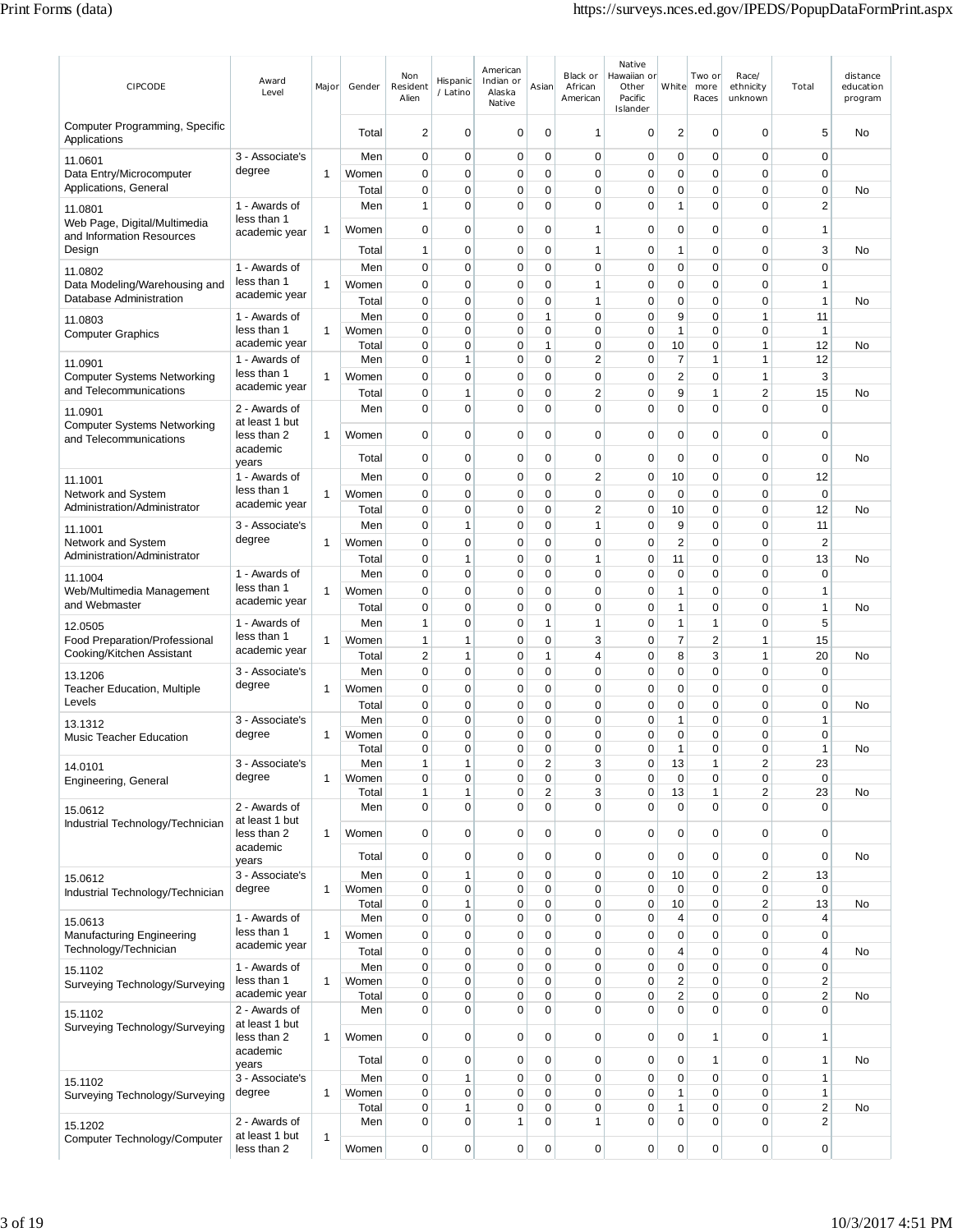| CIPCODE                                                         | Award<br>Level                  | Major        | Gender         | Non<br>Resident<br>Alien | Hispanic<br>/ Latino       | American<br>Indian or<br>Alaska<br>Native | Asian                      | Black or<br>African<br>American  | Native<br>Hawaiian or<br>Other<br>Pacific<br>Islander | White          | Two or<br>more<br>Races       | Race/<br>ethnicity<br>unknown | Total                    | distance<br>education<br>program |
|-----------------------------------------------------------------|---------------------------------|--------------|----------------|--------------------------|----------------------------|-------------------------------------------|----------------------------|----------------------------------|-------------------------------------------------------|----------------|-------------------------------|-------------------------------|--------------------------|----------------------------------|
| <b>Systems Technology</b>                                       | academic<br>years               |              | Total          | 0                        | $\mathbf 0$                | 1                                         | 0                          | 1                                | 0                                                     | 0              | $\mathbf 0$                   | 0                             | $\overline{2}$           | No                               |
| 15.1202                                                         | 3 - Associate's                 |              | Men            | $\mathbf 0$              | $\mathbf{1}$               | $\mathbf{1}$                              | $\mathbf 0$                | $\mathbf 0$                      | 0                                                     | $\overline{c}$ | $\mathbf 0$                   | $\mathbf{1}$                  | 5                        |                                  |
| Computer Technology/Computer                                    | degree                          | 1            | Women          | 0                        | $\mathbf 0$                | 0                                         | 0                          | 0                                | 0                                                     | 0              | 0                             | 0                             | 0                        |                                  |
| Systems Technology                                              |                                 |              | Total          | 0                        | 1                          | 1                                         | $\mathbf 0$                | 0                                | 0                                                     | 2              | $\mathbf 0$                   | 1                             | 5                        | No                               |
| 15.1302<br>CAD/CADD Drafting and/or                             | 2 - Awards of<br>at least 1 but |              | Men            | 0                        | $\mathbf 0$                | 0                                         | $\mathbf 0$                | 0                                | 0                                                     | 0              | 0                             | $\Omega$                      | $\Omega$                 |                                  |
| Design Technology/Technician                                    | less than 2<br>academic         | 1            | Women          | $\mathbf 0$              | $\mathbf 0$                | 0                                         | $\mathbf 0$                | 0                                | 0                                                     | 0              | $\mathbf 0$                   | 0                             | $\mathbf 0$              |                                  |
|                                                                 | years                           |              | Total          | 0                        | 0                          | 0                                         | 0                          | 0                                | 0                                                     | 0              | 0                             | 0                             | 0                        | No                               |
| 15.1306<br>Mechanical Drafting and                              | 2 - Awards of<br>at least 1 but |              | Men            | $\mathbf 0$              | $\mathbf 0$                | 0                                         | $\mathbf 0$                | $\mathbf 0$                      | $\mathbf 0$                                           | 0              | $\mathbf 0$                   | $\mathbf 0$                   | $\mathbf 0$              |                                  |
| Mechanical Drafting CAD/CADD                                    | less than 2<br>academic         | 1            | Women          | $\mathbf 0$              | $\mathbf 0$                | 0                                         | $\mathbf 0$                | 0                                | 0                                                     | 1              | $\mathbf 0$                   | 0                             | 1                        |                                  |
|                                                                 | years                           |              | Total          | $\mathbf 0$              | $\mathbf 0$                | 0                                         | 0                          | 0                                | 0                                                     | 1              | $\mathbf 0$                   | 0                             | $\overline{1}$           | No                               |
| 19.0709                                                         | 1 - Awards of                   |              | Men            | $\mathbf 0$              | $\mathbf 0$                | 0                                         | 0                          | 0                                | 0                                                     | $\mathbf 0$    | $\mathbf 0$                   | 0                             | $\mathbf 0$              |                                  |
| Child Care Provider/Assistant                                   | less than 1<br>academic year    | $\mathbf{1}$ | Women<br>Total | 0<br>0                   | $\mathbf 0$<br>$\mathbf 0$ | 0<br>0                                    | $\mathbf 0$<br>$\mathbf 0$ | $\overline{2}$<br>$\overline{2}$ | 0<br>0                                                | 7<br>7         | $\mathbf 0$<br>$\mathbf 0$    | $\mathbf 0$<br>$\mathbf 0$    | 9<br>9                   | <b>No</b>                        |
|                                                                 | 2 - Awards of                   |              | Men            | $\mathbf 0$              | $\mathbf 0$                | 0                                         | 0                          | $\mathbf 0$                      | 0                                                     | $\mathbf 0$    | $\mathbf 0$                   | $\Omega$                      | $\Omega$                 |                                  |
| 19.0709<br>Child Care Provider/Assistant                        | at least 1 but                  |              |                |                          |                            |                                           |                            |                                  |                                                       |                |                               |                               |                          |                                  |
|                                                                 | less than 2<br>academic         | 1            | Women          | 0                        | 1                          | 0                                         | 0                          | 3                                | 0                                                     | 6              | $\mathbf 0$                   | 0                             | 10                       |                                  |
|                                                                 | years                           |              | Total          | 0                        | 1                          | 0                                         | 0                          | 3                                | 0                                                     | 6              | $\mathbf 0$                   | 0                             | 10                       | No                               |
| 19.0709                                                         | 3 - Associate's                 |              | Men            | 0                        | $\mathbf 0$                | 0                                         | 0                          | 0                                | 0                                                     | 0              | 0                             | 0                             | 0                        |                                  |
| Child Care Provider/Assistant                                   | degree                          | 1            | Women<br>Total | 0<br>0                   | 0<br>0                     | 0<br>0                                    | 2<br>$\overline{2}$        | 0<br>0                           | 0<br>0                                                | 5<br>5         | 0<br>$\mathbf 0$              | 0<br>0                        | 7<br>$\overline{7}$      | No                               |
| 24.0101                                                         | 3 - Associate's                 |              | Men            | 0                        | $\mathbf{1}$               | 1                                         | 1                          | 3                                | 0                                                     | 26             | $\overline{2}$                | 5                             | 39                       |                                  |
| Liberal Arts and Sciences/Liberal                               | degree                          | 1            | Women          | 0                        | 6                          | 1                                         | 1                          | 7                                | 0                                                     | 65             | $\mathbf{1}$                  | $\overline{4}$                | 85                       |                                  |
| <b>Studies</b>                                                  |                                 |              | Total          | 0                        | $\overline{7}$             | $\overline{c}$                            | $\sqrt{2}$                 | 10                               | $\mathbf 0$                                           | 91             | 3                             | 9                             | 124                      | No                               |
| 24.0102                                                         | 3 - Associate's                 |              | Men            | 0                        | $\overline{0}$             | $\mathbf 0$                               | $\mathbf 0$                | 3                                | $\mathbf 0$                                           | 9              | $\mathbf{1}$                  | $\overline{2}$                | 15                       |                                  |
| <b>General Studies</b>                                          | degree                          | $\mathbf{1}$ | Women          | 0                        | 3                          | 0                                         | $\mathbf 0$                | 5                                | 0                                                     | 21             | $\mathbf{1}$                  | 0                             | 30                       |                                  |
|                                                                 |                                 |              | Total          | 0                        | 3                          | 0                                         | 0                          | 8                                | 0                                                     | 30             | $\sqrt{2}$                    | $\overline{2}$                | 45                       | No                               |
| 30.0101                                                         | 3 - Associate's<br>degree       | 1            | Men<br>Women   | 4<br>1                   | 5<br>14                    | 2<br>0                                    | 5<br>9                     | 10<br>11                         | $\mathbf 0$<br>0                                      | 71<br>80       | $\overline{4}$<br>$\mathbf 0$ | 3<br>6                        | 104<br>121               |                                  |
| <b>Biological and Physical Sciences</b>                         |                                 |              | Total          | 5                        | 19                         | 2                                         | 14                         | 21                               | 0                                                     | 151            | 4                             | 9                             | 225                      | No                               |
| 31.0501                                                         | 1 - Awards of                   |              | Men            | 0                        | $\mathbf 0$                | 0                                         | $\mathbf 0$                | $\mathbf 0$                      | 0                                                     | 3              | $\mathbf 0$                   | 0                             | 3                        |                                  |
| <b>Health and Physical</b>                                      | less than 1                     | 1            | Women          | 0                        | 0                          | 0                                         | $\mathbf 0$                | 0                                | 0                                                     | 3              | $\mathbf 0$                   | $\Omega$                      | 3                        |                                  |
| Education/Fitness, General                                      | academic year                   |              | Total          | 0                        | $\mathbf 0$                | 0                                         | $\mathbf 0$                | 0                                | 0                                                     | 6              | $\mathbf 0$                   | $\mathbf 0$                   | 6                        | No                               |
| 43.0107                                                         | 3 - Associate's                 |              | Men            | $\mathbf 0$              | $\mathbf 0$                | 0                                         | $\mathbf 0$                | 0                                | 0                                                     | 2              | $\mathbf 0$                   | 1                             | 3                        |                                  |
| Criminal Justice/Police Science                                 | degree                          | $\mathbf{1}$ | Women          | 0                        | $\mathbf 0$                | $\mathbf 0$                               | $\mathbf 0$                | 1                                | $\mathbf 0$                                           | 5<br>7         | $\mathbf 0$                   | $\mathbf 0$<br>1              | 6<br>9                   |                                  |
| 43.0203                                                         | 3 - Associate's                 |              | Total<br>Men   | 0<br>0                   | $\mathbf 0$<br>$\mathbf 0$ | 0<br>0                                    | 0<br>0                     | 1<br>0                           | 0<br>$\mathbf 0$                                      | 3              | 0<br>$\mathbf 0$              | 0                             | 3                        | No                               |
| Fire Science/Fire-fighting                                      | degree                          | 1            | Women          | 0                        | 0                          | 0                                         | 0                          | 0                                | 0                                                     | 0              | 0                             | $\Omega$                      | 0                        |                                  |
|                                                                 |                                 |              | Total          | 0                        | 0                          | 0                                         | 0                          | 0                                | 0                                                     | 3              | 0                             | 0                             | 3                        | No.                              |
| 46.0000                                                         | 2 - Awards of                   |              | Men            | 0                        | 0                          | 1                                         | 0                          | 0                                | 0                                                     | 0              | 0                             | 0                             | 1                        |                                  |
| <b>Construction Trades, General</b>                             | at least 1 but<br>less than 2   | 1            | Women          | $\mathbf 0$              | $\mathbf 0$                | 0                                         | $\mathbf 0$                | 0                                | $\mathbf 0$                                           | 0              | $\pmb{0}$                     | 0                             | $\mathbf 0$              |                                  |
|                                                                 | academic<br>years               |              | Total          | 0                        | $\mathbf 0$                | 1                                         | $\mathbf 0$                | 0                                | 0                                                     | $\mathbf 0$    | $\pmb{0}$                     | 0                             | $\mathbf{1}$             | No                               |
| 46.0302                                                         | 2 - Awards of                   |              | Men            | $\mathbf 0$              | $\overline{0}$             | 0                                         | $\mathbf 0$                | $\mathbf 0$                      | $\mathbf 0$                                           | $\mathbf 0$    | $\mathbf 0$                   | 0                             | $\mathbf 0$              |                                  |
| Electrician                                                     | at least 1 but<br>less than 2   | 1            | Women          | 0                        | $\mathbf 0$                | 0                                         | $\mathbf 0$                | 0                                | 0                                                     | $\mathbf 0$    | $\mathbf 0$                   | 0                             | $\mathbf 0$              |                                  |
|                                                                 | academic                        |              | Total          | $\mathbf 0$              | $\mathbf 0$                | 0                                         | 0                          | 0                                | 0                                                     | 0              | $\mathbf 0$                   | 0                             | $\mathbf 0$              | No                               |
|                                                                 | years<br>2 - Awards of          |              | Men            | $\mathbf 0$              | $\mathbf 0$                | 0                                         | $\mathbf 0$                | $\mathbf 0$                      | 0                                                     | 0              | $\mathbf 0$                   | $\mathbf 0$                   | $\mathbf 0$              |                                  |
| 46.0401<br><b>Building/Property Maintenance</b>                 | at least 1 but                  |              |                |                          |                            |                                           |                            |                                  |                                                       |                |                               |                               |                          |                                  |
|                                                                 | less than 2<br>academic         | $\mathbf{1}$ | Women          | $\mathbf 0$              | $\mathbf 0$                | $\mathbf 0$                               | $\mathbf 0$                | 0                                | $\mathbf 0$                                           | $\mathbf 0$    | $\mathbf 0$                   | 0                             | $\mathbf 0$              |                                  |
|                                                                 | years                           |              | Total          | $\mathbf 0$              | $\mathbf 0$                | 0                                         | 0                          | 0                                | 0                                                     | 0              | $\pmb{0}$                     | 0                             | $\mathbf 0$              | No                               |
| 46.0499                                                         | 3 - Associate's<br>degree       |              | Men            | $\mathbf 0$              | $\mathbf 0$                | 1                                         | $\mathbf 0$                | 0                                | 0                                                     | $\mathbf 0$    | $\mathbf 0$                   | 0                             | $\mathbf{1}$             |                                  |
| Building/Construction Finishing,<br>Management, and Inspection, |                                 | 1            | Women          | $\mathbf 0$              | $\mathbf 0$                | 0                                         | $\mathbf 0$                | 0                                | $\mathbf 0$                                           | $\mathbf 0$    | $\mathbf 0$                   | 0                             | $\mathbf 0$              |                                  |
| Other                                                           |                                 |              | Total          | $\mathbf 0$              | $\mathbf 0$                | 1                                         | $\mathbf 0$                | 0                                | 0                                                     | 0              | $\mathbf 0$                   | 0                             | $\mathbf{1}$             | No                               |
| 46.0502                                                         | 2 - Awards of                   |              | Men            | $\mathbf 0$              | $\mathbf 0$                | 0                                         | $\Omega$                   | 0                                | $\mathbf 0$                                           | 0              | $\mathbf 0$                   | 0                             | $\mathbf 0$              |                                  |
| Pipefitting/Pipefitter and Sprinkler<br>Fitter                  | at least 1 but<br>less than 2   | 1            | Women          | $\mathbf 0$              | $\mathbf 0$                | 0                                         | $\mathbf 0$                | 0                                | $\mathbf 0$                                           | $\mathbf 0$    | $\mathbf 0$                   | 0                             | $\mathbf 0$              |                                  |
|                                                                 | academic                        |              | Total          | $\mathbf 0$              | $\mathbf 0$                | 0                                         | 0                          | 0                                | 0                                                     | 0              | $\pmb{0}$                     | 0                             | $\mathbf 0$              | No                               |
|                                                                 | years                           |              |                |                          |                            |                                           |                            |                                  |                                                       |                |                               |                               |                          |                                  |
| 46.0502                                                         | 3 - Associate's<br>degree       |              | Men            | $\mathbf 0$              | $\mathbf 0$                | 0                                         | 0                          | 0                                | 0                                                     | 0              | 0                             | 0                             | $\mathbf 0$              |                                  |
| Pipefitting/Pipefitter and Sprinkler<br>Fitter                  |                                 | $\mathbf{1}$ | Women<br>Total | $\mathbf 0$<br>0         | $\mathbf 0$<br>$\pmb{0}$   | 0<br>0                                    | $\mathbf 0$<br>0           | 0<br>0                           | 0<br>0                                                | 0<br>0         | 0<br>0                        | 0<br>$\mathbf 0$              | $\mathbf 0$<br>$\pmb{0}$ | No                               |
|                                                                 | 2 - Awards of                   |              | Men            | 0                        | $\mathbf 0$                | 0                                         | $\pmb{0}$                  | $\mathbf 0$                      | 0                                                     | 1              | $\pmb{0}$                     | $\mathbf 0$                   | 1                        |                                  |
| 47.0105                                                         |                                 | $\mathbf{1}$ |                |                          |                            |                                           |                            |                                  |                                                       |                |                               |                               |                          |                                  |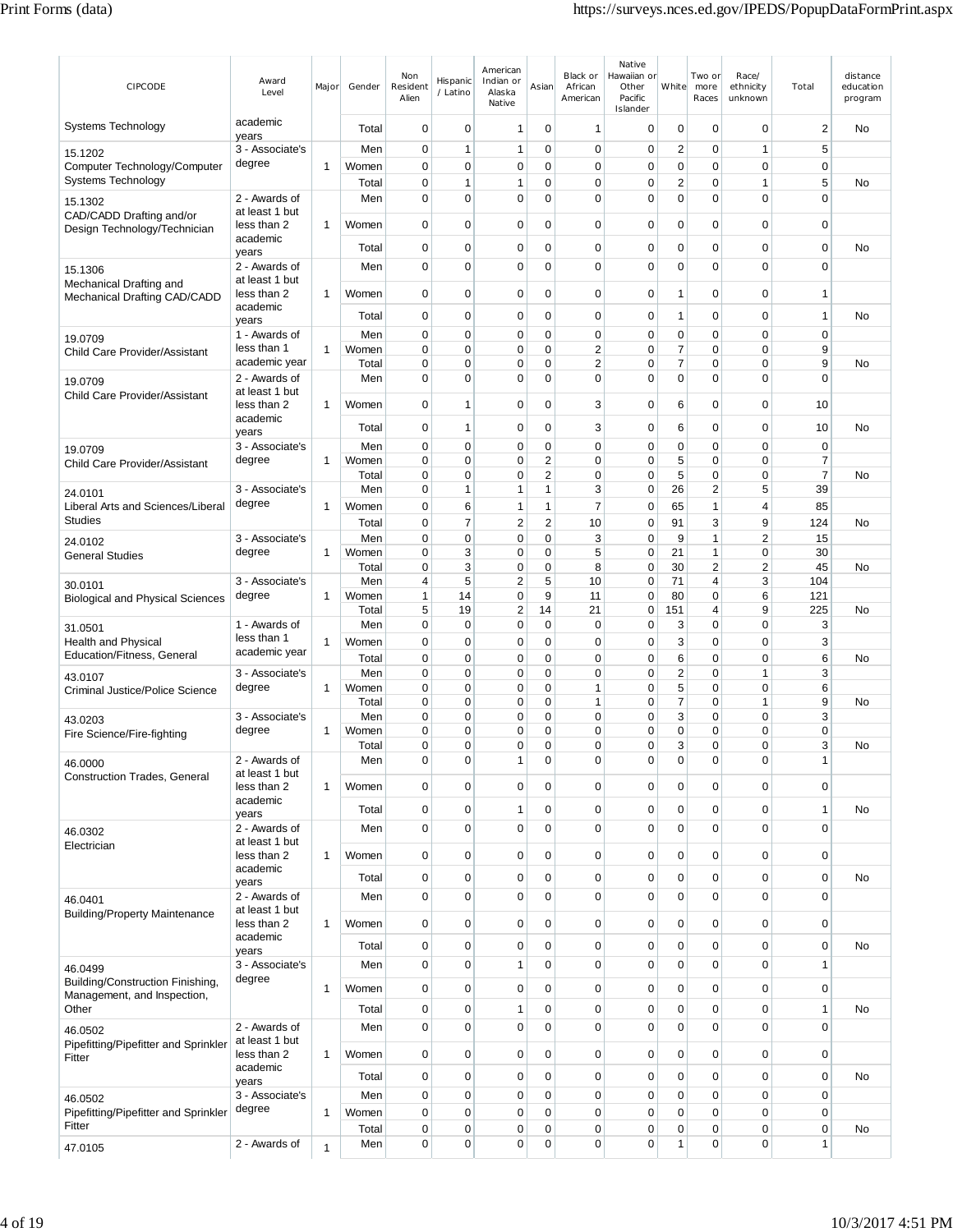| CIPCODE                                                     | Award<br>Level                  | Major        | Gender         | Non<br>Resident<br>Alien   | Hispanic<br>/ Latino       | American<br>Indian or<br>Alaska<br>Native | Asian                      | Black or<br>African<br>American | Native<br>Hawaiian or<br>Other<br>Pacific<br>Islander | White                         | Two or<br>more<br>Races     | Race/<br>ethnicity<br>unknown | Total                      | distance<br>education<br>program |
|-------------------------------------------------------------|---------------------------------|--------------|----------------|----------------------------|----------------------------|-------------------------------------------|----------------------------|---------------------------------|-------------------------------------------------------|-------------------------------|-----------------------------|-------------------------------|----------------------------|----------------------------------|
| <b>Industrial Electronics</b><br>Technology/Technician      | at least 1 but<br>less than 2   |              | Women          | 0                          | 0                          | 0                                         | 0                          | 0                               | 0                                                     | 0                             | 0                           | 0                             | 0                          |                                  |
|                                                             | academic<br>years               |              | Total          | 0                          | 0                          | 0                                         | 0                          | $\mathbf 0$                     | 0                                                     | $\mathbf{1}$                  | 0                           | 0                             | 1                          | No                               |
| 47.0201<br>Heating, Air Conditioning.                       | 2 - Awards of<br>at least 1 but |              | Men            | $\mathbf 0$                | $\overline{2}$             | 0                                         | $\mathbf 0$                | $\mathbf 0$                     | 0                                                     | $\overline{2}$                | 0                           | 0                             | $\overline{4}$             |                                  |
| Ventilation and Refrigeration<br>Maintenance                | less than 2<br>academic         | 1            | Women          | $\mathbf 0$                | 0                          | 0                                         | 0                          | $\mathbf 0$                     | 0                                                     | $\mathbf 0$                   | 0                           | 0                             | $\mathbf 0$                |                                  |
| Technology/Technician                                       | years                           |              | Total          | 0                          | $\overline{\mathbf{c}}$    | 0                                         | 0                          | $\mathbf 0$                     | 0                                                     | $\overline{2}$                | 0                           | 0                             | 4                          | No                               |
| 47.0201                                                     | 3 - Associate's                 |              | Men            | $\mathbf 0$                | 1                          | $\mathbf 0$                               | $\mathbf 0$                | 1                               | 0                                                     | $\mathbf{1}$                  | 0                           | $\Omega$                      | 3                          |                                  |
| Heating, Air Conditioning.<br>Ventilation and Refrigeration | degree                          | 1            | Women          | 0                          | 0                          | 0                                         | 0                          | 0                               | 0                                                     | 0                             | 0                           | 0                             | 0                          |                                  |
| Maintenance<br>Technology/Technician                        |                                 |              | Total          | $\mathbf 0$                | 1                          | 0                                         | $\mathbf 0$                | 1                               | 0                                                     | $\mathbf{1}$                  | 0                           | 0                             | 3                          | No                               |
| 47.0303                                                     | 1 - Awards of                   |              | Men            | 0                          | 0                          | 0                                         | $\mathbf 0$                | $\mathbf 0$                     | 0                                                     | 0                             | 0                           | 0                             | $\mathbf 0$                |                                  |
| Industrial Mechanics and                                    | less than 1<br>academic year    | 1            | Women          | $\mathbf 0$                | 0                          | $\mathbf 0$                               | 0                          | $\mathbf 0$                     | 0                                                     | $\mathbf 0$                   | $\mathbf 0$                 | 0                             | $\mathbf 0$                |                                  |
| Maintenance Technology                                      | 2 - Awards of                   |              | Total<br>Men   | $\mathbf 0$<br>0           | 0<br>$\mathbf 0$           | $\mathbf 0$<br>0                          | 0<br>0                     | $\mathbf 0$<br>$\mathbf 0$      | 0<br>0                                                | $\mathbf 0$<br>$\mathbf 0$    | 0<br>0                      | 0<br>$\Omega$                 | $\mathbf 0$<br>$\mathbf 0$ | No                               |
| 47.0303<br>Industrial Mechanics and                         | at least 1 but                  |              |                |                            |                            |                                           |                            |                                 |                                                       |                               |                             |                               |                            |                                  |
| Maintenance Technology                                      | less than 2<br>academic         | 1            | Women          | $\mathbf 0$                | 0                          | 0                                         | $\mathbf 0$                | $\mathbf 0$                     | $\mathbf 0$                                           | $\mathbf 0$                   | 0                           | 0                             | 0                          |                                  |
|                                                             | years                           |              | Total          | $\mathbf 0$                | $\mathbf 0$                | $\mathbf 0$                               | 0                          | $\mathbf 0$                     | 0                                                     | $\mathbf 0$                   | 0                           | 0                             | $\mathbf 0$                | No                               |
| 47.0603                                                     | 1 - Awards of<br>less than 1    |              | Men            | $\mathbf 0$                | $\overline{2}$             | 0                                         | $\mathbf 0$                | $\overline{4}$                  | 0                                                     | 13                            | 3                           | $\mathbf{1}$                  | 23                         |                                  |
| Autobody/Collision and Repair<br>Technology/Technician      | academic year                   | 1            | Women          | $\mathbf 0$                | $\mathbf 0$                | 0                                         | $\mathbf 0$                | $\mathbf 0$                     | $\mathbf 0$                                           | $\mathbf 0$                   | 0                           | 0<br>1                        | $\mathbf 0$                |                                  |
| 47.0603                                                     | 2 - Awards of                   |              | Total<br>Men   | 0<br>$\mathbf 0$           | $\overline{c}$<br>0        | 0<br>0                                    | 0<br>$\mathbf 0$           | 4<br>$\mathbf 0$                | 0<br>0                                                | 13<br>$\mathbf{1}$            | 3<br>0                      | 0                             | 23<br>1                    | No                               |
| Autobody/Collision and Repair                               | at least 1 but                  |              |                |                            |                            |                                           |                            |                                 |                                                       |                               |                             |                               |                            |                                  |
| Technology/Technician                                       | less than 2<br>academic         | 1            | Women          | $\mathbf 0$                | $\mathbf 0$                | 0                                         | $\mathbf 0$                | $\mathbf 0$                     | 0                                                     | $\mathbf 0$                   | 0                           | 0                             | $\pmb{0}$                  |                                  |
|                                                             | years                           |              | Total          | $\mathbf 0$                | 0                          | 0                                         | 0                          | $\mathbf 0$                     | 0                                                     | $\mathbf{1}$                  | 0                           | 0                             | 1                          | No                               |
| 47.0603                                                     | 3 - Associate's<br>degree       |              | Men            | $\mathbf 0$                | 0                          | 0                                         | $\mathbf 0$                | $\mathbf 0$                     | 0                                                     | 4                             | 0                           | 0                             | 4                          |                                  |
| Autobody/Collision and Repair<br>Technology/Technician      |                                 | 1            | Women<br>Total | 0<br>$\mathbf 0$           | 0<br>$\mathbf 0$           | 0<br>0                                    | $\mathbf 0$<br>$\mathbf 0$ | $\mathbf 0$<br>$\mathbf 0$      | 0<br>$\mathbf 0$                                      | 0<br>4                        | $\mathbf 0$<br>0            | 0<br>0                        | $\mathbf 0$<br>4           | No                               |
| 47.0604                                                     | 1 - Awards of                   |              | Men            | $\mathbf 0$                | 1                          | 0                                         | 1                          | 1                               | 0                                                     | 11                            | 3                           | 1                             | 18                         |                                  |
| Automobile/Automotive                                       | less than 1<br>academic year    | 1            | Women          | $\mathbf 0$                | $\mathbf 0$                | 0                                         | 0                          | $\mathbf 0$                     | 0                                                     | $\mathbf 0$                   | 0                           | 0                             | 0                          |                                  |
| Mechanics<br>Technology/Technician                          |                                 |              | Total          | $\mathbf 0$                | 1                          | $\mathbf 0$                               | 1                          | 1                               | 0                                                     | 11                            | 3                           | 1                             | 18                         | No                               |
| 47.0604                                                     | 2 - Awards of                   |              | Men            | 0                          | 0                          | 0                                         | 0                          | $\mathbf 0$                     | 0                                                     | $\overline{4}$                | 1                           | 0                             | 5                          |                                  |
| Automobile/Automotive                                       | at least 1 but<br>less than 2   | 1            | Women          | $\mathbf 0$                | $\mathbf 0$                | 0                                         | $\mathbf 0$                | $\mathbf 0$                     | 0                                                     | $\mathbf 0$                   | 0                           | 0                             | 0                          |                                  |
| Mechanics<br>Technology/Technician                          | academic                        |              | Total          | 0                          | 0                          | 0                                         | 0                          | 0                               | 0                                                     | 4                             | 1                           | 0                             | 5                          | No                               |
| 47.0604                                                     | years<br>3 - Associate's        |              | Men            | 0                          | 5                          | 0                                         | 0                          | $\mathbf{1}$                    | 0                                                     | 16                            | 3                           | 0                             | 25                         |                                  |
| Automobile/Automotive<br>Mechanics                          | degree                          | 1            | Women          | $\mathbf 0$                | 0                          | 0                                         | $\mathbf 0$                | 0                               | 0                                                     | $\mathbf 0$                   | 0                           | 0                             | $\mathbf 0$                |                                  |
| Technology/Technician                                       |                                 |              | Total          | $\mathbf 0$                | 5                          | 0                                         | $\mathbf 0$                | $\mathbf{1}$                    | 0                                                     | 16                            | 3                           | 0                             | 25                         | No                               |
| 47.0605                                                     | 3 - Associate's                 |              | Men            | $\mathbf 0$                | $\mathbf 0$                | 0                                         | $\mathbf 0$                | $\mathbf 0$                     | 0                                                     | 28                            | $\mathbf 0$                 | $\overline{2}$                | 30                         |                                  |
| <b>Diesel Mechanics</b><br>Technology/Technician            | degree                          | $\mathbf{1}$ | Women          | $\mathbf 0$                | $\mathbf 0$<br>$\mathbf 0$ | 0                                         | $\mathbf 0$                | $\mathbf 0$                     | $\mathbf 0$<br>$\mathbf 0$                            | $\mathbf 0$<br>28             | $\mathbf 0$                 | 0<br>2                        | $\mathbf 0$<br>30          |                                  |
| 48.0503                                                     | 1 - Awards of                   |              | Total<br>Men   | $\mathbf 0$<br>$\mathbf 0$ | $\mathbf 0$                | 0<br>0                                    | $\mathbf 0$<br>$\mathbf 0$ | $\mathbf 0$<br>$\mathbf 0$      | $\mathbf 0$                                           | 11                            | $\mathbf 0$<br>$\mathbf{1}$ | 0                             | 12                         | No                               |
| Machine Shop                                                | less than 1                     | 1            | Women          | $\mathbf 0$                | 0                          | 0                                         | $\mathbf 0$                | $\mathbf 0$                     | 0                                                     | $\mathbf{1}$                  | $\mathbf 0$                 | 0                             | $\mathbf{1}$               |                                  |
| Technology/Assistant                                        | academic year                   |              | Total          | $\mathbf 0$                | $\mathbf 0$                | 0                                         | $\mathbf 0$                | $\mathbf 0$                     | 0                                                     | 12                            | 1                           | 0                             | 13                         | No                               |
| 48.0509<br>Ironworking/Ironworker                           | 2 - Awards of<br>at least 1 but |              | Men            | $\mathbf 0$                | $\mathbf 0$                | $\mathbf 0$                               | $\mathbf 0$                | $\mathbf 0$                     | $\mathbf 0$                                           | $\mathbf 0$                   | $\mathbf 0$                 | $\mathbf 0$                   | $\pmb{0}$                  |                                  |
|                                                             | less than 2<br>academic         | 1            | Women          | $\mathbf 0$                | 0                          | 0                                         | $\mathbf 0$                | $\mathbf 0$                     | 0                                                     | $\mathbf 0$                   | 0                           | 0                             | 0                          |                                  |
|                                                             | years                           |              | Total          | 0                          | $\mathbf 0$                | 0                                         | $\mathbf 0$                | $\mathbf 0$                     | 0                                                     | 0                             | 0                           | 0                             | $\mathbf 0$                | No                               |
| 49.0205<br><b>Truck and Bus</b>                             | 1 - Awards of<br>less than 1    |              | Men            | $\mathbf 0$                | 3                          | 1                                         | $\mathbf{1}$               | 8                               | $\mathbf 0$                                           | 48                            | 1                           | $\overline{7}$                | 69                         |                                  |
| Driver/Commercial Vehicle                                   | academic year                   | 1            | Women          | $\mathbf 0$                | 0                          | 0                                         | $\mathbf 0$                | $\overline{4}$                  | $\mathbf 0$                                           | 3                             | $\mathbf 0$                 | 0                             | $\overline{7}$             |                                  |
| Operator and Instructor                                     |                                 |              | Total          | $\mathbf 0$                | 3                          | 1                                         | $\mathbf{1}$               | 12                              | 0                                                     | 51                            | 1                           | $\overline{7}$                | 76                         | No                               |
| 50.0409                                                     | 3 - Associate's<br>degree       | $\mathbf{1}$ | Men<br>Women   | $\mathbf 0$<br>0           | $\mathbf 0$<br>0           | 0<br>0                                    | $\mathbf 0$<br>$\mathbf 0$ | $\mathbf 0$<br>0                | $\mathbf 0$<br>0                                      | $\overline{4}$<br>$\mathbf 0$ | $\mathbf 0$<br>0            | $\mathbf 0$<br>0              | 4<br>$\mathbf 0$           |                                  |
| Graphic Design                                              |                                 |              | Total          | 0                          | $\mathbf 0$                | 0                                         | 0                          | 0                               | 0                                                     | $\overline{4}$                | 0                           | 0                             | 4                          | No                               |
| 50.0502                                                     | 3 - Associate's<br>degree       |              | Men            | $\mathbf 0$                | 0                          | 0                                         | $\mathbf 0$                | $\mathbf 0$                     | 0                                                     | $\mathbf 0$                   | 0                           | 0                             | $\mathbf 0$                |                                  |
| <b>Technical Theatre/Theatre</b><br>Design and Technology   |                                 | $\mathbf{1}$ | Women<br>Total | $\mathbf 0$<br>$\mathbf 0$ | $\mathbf 0$<br>$\mathbf 0$ | 0<br>0                                    | $\mathbf 0$<br>$\mathbf 0$ | $\mathbf 0$<br>$\mathbf 0$      | 0<br>$\mathbf 0$                                      | $\mathbf 0$<br>$\pmb{0}$      | $\mathbf 0$<br>$\mathbf 0$  | 0<br>$\overline{0}$           | $\mathbf 0$<br>$\pmb{0}$   | No                               |
| 50.0702                                                     | 3 - Associate's                 |              | Men            | $\mathbf 0$                | $\mathbf 0$                | 0                                         | $\pmb{0}$                  | $\pmb{0}$                       | 0                                                     | $\mathbf{1}$                  | 0                           | $\mathbf{1}$                  | $\overline{\mathbf{c}}$    |                                  |
| Fine/Studio Arts, General                                   | degree                          | 1            | Women          | $\mathbf 0$                | 0                          | 0                                         | $\mathbf 0$                | $\mathbf 0$                     | 0                                                     | $\overline{4}$                | 0                           | 0                             | 4                          |                                  |
| 50.0901                                                     | 3 - Associate's                 | $\mathbf{1}$ | Total<br>Men   | $\mathbf 0$<br>$\mathbf 0$ | $\mathbf 0$<br>$\mathbf 0$ | 0<br>0                                    | 0<br>0                     | $\mathbf 0$<br>0                | 0<br>0                                                | 5<br>$\mathbf 0$              | 0<br>0                      | 1<br>0                        | 6<br>0                     | No                               |
|                                                             |                                 |              |                |                            |                            |                                           |                            |                                 |                                                       |                               |                             |                               |                            |                                  |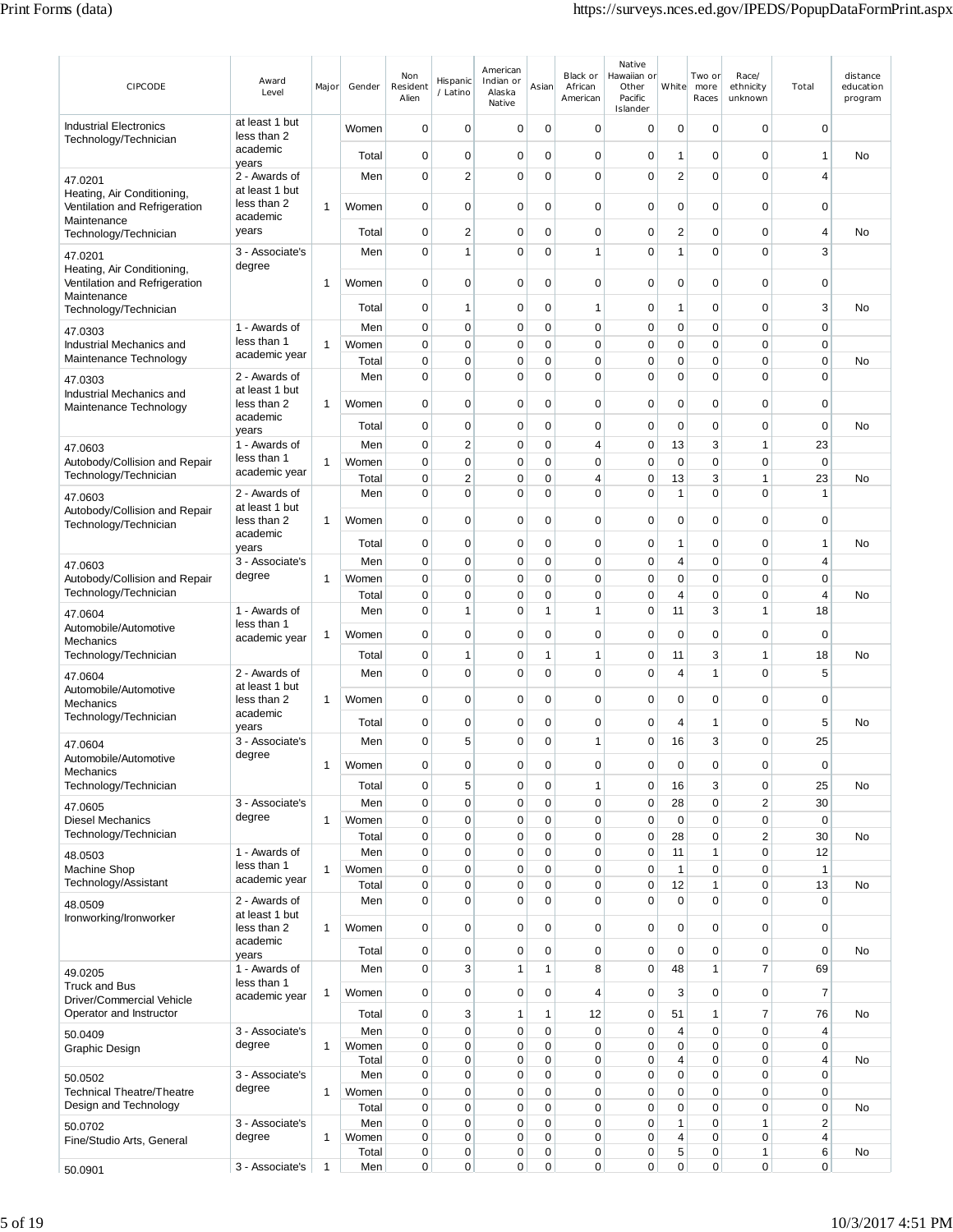| CIPCODE                                                | Award<br>Level                | Major        | Gender         | Non<br>Resident<br>Alien | Hispanic<br>/ Latino | American<br>Indian or<br>Alaska<br>Native | Asian                   | Black or<br>African<br>American | Native<br>Hawaiian or<br>Other<br>Pacific<br>Islander | White                      | Two or<br>more<br>Races    | Race/<br>ethnicity<br>unknown | Total                      | distance<br>education<br>program |
|--------------------------------------------------------|-------------------------------|--------------|----------------|--------------------------|----------------------|-------------------------------------------|-------------------------|---------------------------------|-------------------------------------------------------|----------------------------|----------------------------|-------------------------------|----------------------------|----------------------------------|
| Music, General                                         | degree                        |              | Women          | $\mathbf 0$              | 0                    | 0                                         | 1                       | 0                               | 0                                                     | 0                          | 0                          | 0                             | 1                          |                                  |
| 51.0602                                                | 3 - Associate's               |              | Total<br>Men   | $\mathbf 0$<br>0         | 0<br>0               | $\mathbf 0$<br>0                          | 1<br>0                  | 0<br>1                          | 0<br>0                                                | $\mathbf 0$<br>0           | $\mathbf 0$<br>0           | 0<br>0                        | $\mathbf{1}$<br>1          | No                               |
| Dental Hygiene/Hygienist                               | degree                        | 1            | Women          | 0                        | 1                    | 0                                         | 1                       | 2                               | 0                                                     | 26                         | 1                          | 0                             | 31                         |                                  |
|                                                        |                               |              | Total          | 0                        | 1                    | 0                                         | 1                       | 3                               | 0                                                     | 26                         | 1                          | 0                             | 32                         | No                               |
| 51.0708                                                | 1 - Awards of<br>less than 1  |              | Men            | 0                        | 0                    | 0                                         | 0                       | 0                               | 0                                                     | 0                          | 0                          | 0                             | $\mathbf 0$                |                                  |
| Medical<br>Transcription/Transcriptionist              | academic year                 | 1            | Women          | $\mathbf 0$              | 0                    | 0                                         | 0                       | 0                               | $\mathbf 0$                                           | 0                          | $\mathbf 0$                | $\mathbf 0$                   | $\mathbf 0$                |                                  |
|                                                        | 1 - Awards of                 |              | Total<br>Men   | 0<br>$\mathbf 0$         | 0<br>0               | 0<br>0                                    | 0<br>0                  | 0<br>0                          | 0<br>0                                                | 0<br>$\mathbf 0$           | $\mathbf 0$<br>$\mathbf 0$ | 0<br>0                        | $\mathbf 0$<br>$\mathbf 0$ | No                               |
| 51.0801<br><b>Medical/Clinical Assistant</b>           | less than 1                   | 1            | Women          | 0                        | $\overline{2}$       | $\mathbf 0$                               | 0                       | 0                               | 0                                                     | 5                          | 0                          | 1                             | 8                          |                                  |
|                                                        | academic year                 |              | Total          | 0                        | $\overline{2}$       | 0                                         | 0                       | 0                               | 0                                                     | 5                          | 0                          | 1                             | 8                          | No                               |
| 51.0803                                                | 3 - Associate's               |              | Men            | $\mathbf 0$              | 0                    | 1                                         | 1                       | 1                               | $\mathbf 0$                                           | $\mathbf{1}$               | $\mathbf 0$                | $\mathbf 0$                   | 4                          |                                  |
| Occupational Therapist Assistant                       | degree                        | 1            | Women<br>Total | 0<br>0                   | 0<br>0               | 0<br>1                                    | 0<br>1                  | 1<br>2                          | 0<br>0                                                | 14<br>15                   | 0<br>0                     | 0<br>0                        | 15<br>19                   | No                               |
| 51.0808                                                | 3 - Associate's               |              | Men            | 0                        | 1                    | 0                                         | 0                       | 0                               | 0                                                     | $\overline{2}$             | 0                          | 0                             | 3                          |                                  |
| Veterinary/Animal Health                               | degree                        |              |                |                          |                      |                                           |                         |                                 |                                                       |                            |                            |                               |                            |                                  |
| Technology/Technician and                              |                               | 1            | Women          | $\mathbf 0$              | 0                    | $\mathbf 0$                               | 0                       | 0                               | $\pmb{0}$                                             | 18                         | 1                          | 0                             | 19                         |                                  |
| Veterinary Assistant                                   |                               |              | Total          | 0                        | 1                    | 0                                         | 0                       | 0                               | 0                                                     | 20                         | 1                          | 0                             | 22                         | No                               |
| 51.0810                                                | 1 - Awards of<br>less than 1  |              | Men            | 0                        | 3                    | 0                                         | 1                       | 0                               | 0                                                     | 17                         | 1                          | 3                             | 25                         |                                  |
| <b>Emergency Care Attendant (EMT</b><br>Ambulance)     | academic year                 | 1            | Women          | $\mathbf 0$              | 3                    | 0                                         | $\overline{2}$          | 0                               | $\mathbf 0$                                           | 15                         | $\overline{2}$             | 3                             | 25                         |                                  |
|                                                        | 1 - Awards of                 |              | Total<br>Men   | $\mathbf 0$<br>0         | 6<br>0               | $\mathbf 0$<br>0                          | 3<br>0                  | 0<br>0                          | 0<br>0                                                | 32<br>$\mathbf{1}$         | 3<br>$\mathbf 0$           | 6<br>0                        | 50<br>1                    | No                               |
| 51.0902<br>Electrocardiograph                          | less than 1                   | 1            | Women          | 0                        | 0                    | 0                                         | 1                       | 1                               | 0                                                     | 13                         | 0                          | 1                             | 16                         |                                  |
| Technology/Technician                                  | academic year                 |              | Total          | 0                        | 0                    | 0                                         | 1                       | 1                               | $\mathbf 0$                                           | 14                         | 0                          | 1                             | 17                         | No                               |
| 51.0904                                                | 1 - Awards of                 |              | Men            | 0                        | 0                    | 0                                         | 0                       | 0                               | $\mathbf 0$                                           | $\overline{1}$             | 1                          | $\mathbf 0$                   | $\overline{2}$             |                                  |
| <b>Emergency Medical</b>                               | less than 1                   |              |                |                          | 0                    |                                           |                         | 0                               | 0                                                     |                            | 0                          | 0                             | $\mathbf 0$                |                                  |
| Technology/Technician (EMT                             | academic year                 | 1            | Women          | 0                        |                      | 0                                         | 0                       |                                 |                                                       | 0                          |                            |                               |                            |                                  |
| Paramedic)                                             |                               |              | Total          | $\mathbf 0$              | 0                    | 0                                         | 0                       | 0                               | 0                                                     | -1                         | 1                          | 0                             | $\overline{2}$             | No                               |
| 51.0904                                                | 3 - Associate's<br>degree     |              | Men            | 0                        | 0                    | 0                                         | 0                       | 0                               | 0                                                     | $\overline{1}$             | 0                          | 0                             | $\mathbf{1}$               |                                  |
| <b>Emergency Medical</b><br>Technology/Technician (EMT |                               | 1            | Women          | $\mathbf 0$              | 0                    | $\mathbf 0$                               | 0                       | 0                               | $\mathbf 0$                                           | 0                          | 0                          | 0                             | $\mathbf 0$                |                                  |
| Paramedic)                                             |                               |              | Total          | $\mathbf 0$              | 0                    | $\mathbf 0$                               | 0                       | 0                               | 0                                                     | $\mathbf{1}$               | 0                          | 0                             | $\mathbf{1}$               | No                               |
| 51.0908                                                | 3 - Associate's               |              | Men            | 0                        | 0                    | 0                                         | 1                       | 0                               | 0                                                     | $\overline{4}$             | 0                          | 0                             | 5                          |                                  |
| <b>Respiratory Care</b>                                | degree                        | 1            | Women          | $\mathbf 0$              | 0                    | $\mathbf 0$                               | 0                       | 1                               | $\mathbf 0$                                           | $\overline{2}$             | $\mathbf 0$                | 0                             | 3                          |                                  |
| Therapy/Therapist                                      |                               |              | Total          | 0                        | 0                    | 0                                         | 1                       | 1                               | 0                                                     | 6                          | 0                          | 0                             | 8                          | No                               |
| 51.0909                                                | 2 - Awards of                 |              | Men            | $\mathbf 0$              | $\overline{0}$       | $\mathbf 0$                               | 0                       | 0                               | $\mathbf 0$                                           | $\mathbf 0$                | $\mathbf 0$                | 0                             | $\mathbf 0$                |                                  |
| Surgical                                               | at least 1 but<br>less than 2 | -1           | Women          | $\mathbf 0$              | 1                    | 0                                         | 0                       | 0                               | 0                                                     | 9                          | $\mathbf 0$                | 0                             | 10                         |                                  |
| Technology/Technologist                                | academic                      |              |                |                          |                      |                                           |                         |                                 |                                                       |                            |                            |                               |                            |                                  |
|                                                        | years                         |              | Total          | 0                        | 1                    | 0                                         | 0                       | 0                               | 0                                                     | 9                          | 0                          | 0                             | 10                         | No                               |
| 51.0909                                                | 3 - Associate's<br>degree     |              | Men            | 0                        | 0<br>1               | 0                                         | 0                       | 0                               | 0                                                     | 0                          | 0                          | 0                             | $\mathbf 0$                |                                  |
| Surgical<br>Technology/Technologist                    |                               | 1            | Women<br>Total | 0<br>$\pmb{0}$           | 1                    | $\Omega$<br>0                             | $\Omega$<br>$\pmb{0}$   | $\Omega$<br>0                   | 0<br>0                                                | 9<br>9                     | $\Omega$<br>0              | $\Omega$<br>0                 | 10<br>10                   | No                               |
| 51.0911                                                | 3 - Associate's               |              | Men            | $\mathbf 0$              | $\mathbf 0$          | $\mathbf 0$                               | 0                       | $\mathbf 0$                     | $\mathbf 0$                                           | $\mathbf{1}$               | 0                          | $\overline{0}$                | $\overline{1}$             |                                  |
| Radiologic Technology/Science -                        | degree                        | $\mathbf{1}$ | Women          | $\mathbf 0$              | 0                    | 0                                         | $\mathbf 0$             | 0                               | 0                                                     | 15                         | 0                          | 1                             | 16                         |                                  |
| Radiographer                                           |                               |              | Total          | $\mathbf 0$              | $\mathbf 0$          | 0                                         | 0                       | 0                               | $\mathbf 0$                                           | 16                         | 0                          | 1                             | 17                         | No                               |
| 51.3103                                                | 2 - Awards of                 |              | Men            | $\mathbf 0$              | $\mathbf 0$          | $\mathbf 0$                               | $\overline{0}$          | $\mathbf 0$                     | $\mathbf 0$                                           | $\mathbf 0$                | 0                          | $\overline{0}$                | $\pmb{0}$                  |                                  |
| Dietetic Technician                                    | at least 1 but<br>less than 2 | 1            | Women          | $\mathbf 0$              | $\overline{0}$       | 0                                         | 0                       | 0                               | $\mathbf 0$                                           | $\mathbf 0$                | $\mathbf 0$                | 0                             | $\mathbf 0$                |                                  |
|                                                        | academic                      |              |                |                          |                      |                                           |                         |                                 |                                                       |                            |                            |                               |                            |                                  |
|                                                        | years                         |              | Total          | $\mathbf 0$              | 0                    | 0                                         | 0                       | $\mathbf 0$                     | $\mathbf 0$                                           | $\mathbf 0$                | 0                          | 0                             | $\mathbf 0$                | No                               |
| 51.3103                                                | 3 - Associate's               |              | Men            | $\mathbf 0$              | 0                    | 0                                         | 0                       | 0                               | $\mathbf 0$                                           | $\mathbf 0$                | 0                          | 0                             | $\mathbf 0$                |                                  |
| Dietetic Technician                                    | degree                        | $\mathbf{1}$ | Women<br>Total | 0<br>0                   | $\mathbf 0$<br>0     | 0<br>0                                    | 0<br>0                  | 0<br>0                          | $\mathbf 0$<br>$\mathbf 0$                            | $\mathbf 0$<br>$\mathbf 0$ | 0<br>0                     | 0<br>0                        | $\pmb{0}$<br>$\mathbf 0$   | No                               |
| 51.3501                                                | 2 - Awards of                 |              | Men            | $\mathbf 0$              | $\overline{0}$       | 0                                         | 0                       | 0                               | $\mathbf 0$                                           | $\mathbf{1}$               | 0                          | 0                             | $\mathbf{1}$               |                                  |
| Massage Therapy/Therapeutic                            | at least 1 but                |              |                |                          |                      |                                           |                         |                                 |                                                       |                            |                            |                               |                            |                                  |
| Massage                                                | less than 2<br>academic       | 1            | Women          | $\mathbf 0$              | 0                    | 0                                         | 0                       | 0                               | $\mathbf 0$                                           | $\overline{4}$             | 1                          | 0                             | 5                          |                                  |
|                                                        | years                         |              | Total          | $\mathbf 0$              | 0                    | 0                                         | 0                       | $\mathbf 0$                     | $\mathbf 0$                                           | 5                          | 1                          | 0                             | 6                          | No                               |
| 51.3501                                                | 3 - Associate's               |              | Men            | $\mathbf 0$              | $\mathbf 0$          | 0                                         | $\mathbf 0$             | $\mathbf 0$                     | $\mathbf 0$                                           | $\mathbf 0$                | $\mathbf 0$                | 0                             | $\mathbf 0$                |                                  |
| Massage Therapy/Therapeutic                            | degree                        | 1            | Women          | $\pmb{0}$                | 0                    | 0                                         | $\mathbf 0$             | $\mathbf 0$                     | $\pmb{0}$                                             | 3                          | 1                          | 0                             | $\overline{4}$             |                                  |
| Massage                                                |                               |              | Total          | $\mathbf 0$              | $\mathbf 0$          | $\mathbf 0$                               | 0                       | $\mathbf 0$                     | $\mathbf 0$                                           | 3                          | $\mathbf{1}$               | 0                             | $\overline{4}$             | No                               |
| 51.3801                                                | 3 - Associate's<br>degree     |              | Men            | $\mathbf 0$              | 0                    | 0                                         | 0                       | 0                               | $\mathbf 0$<br>$\mathbf 0$                            | 6                          | $\mathbf 0$                | 0<br>1                        | 6                          |                                  |
| Registered Nursing/Registered<br>Nurse                 |                               | 1            | Women<br>Total | 1<br>1                   | 4<br>4               | 0<br>0                                    | 3<br>3                  | 5<br>5                          | $\pmb{0}$                                             | 44<br>50                   | 0<br>0                     | 1                             | 58<br>64                   | No                               |
| 51.3901                                                | 2 - Awards of                 |              | Men            | $\mathbf 0$              | $\overline{0}$       | $\mathbf 0$                               | $\overline{0}$          | $\mathbf 0$                     | $\mathbf 0$                                           | $\mathbf 0$                | $\mathbf{1}$               | $\overline{0}$                | $\mathbf{1}$               |                                  |
| Licensed Practical/Vocational                          | at least 1 but                |              |                |                          |                      |                                           |                         |                                 |                                                       |                            |                            |                               |                            |                                  |
| <b>Nurse Training</b>                                  | less than 2<br>academic       | 1            | Women          | $\mathbf 0$              | 1                    | 0                                         | $\overline{\mathbf{c}}$ | 4                               | 0                                                     | 15                         | 1                          | 1                             | 24                         |                                  |
|                                                        | years                         |              | Total          | 0                        | $\mathbf{1}$         | 0                                         | $\mathbf 2$             | 4                               | 0                                                     | 15                         | 2                          | 1                             | 25                         | No                               |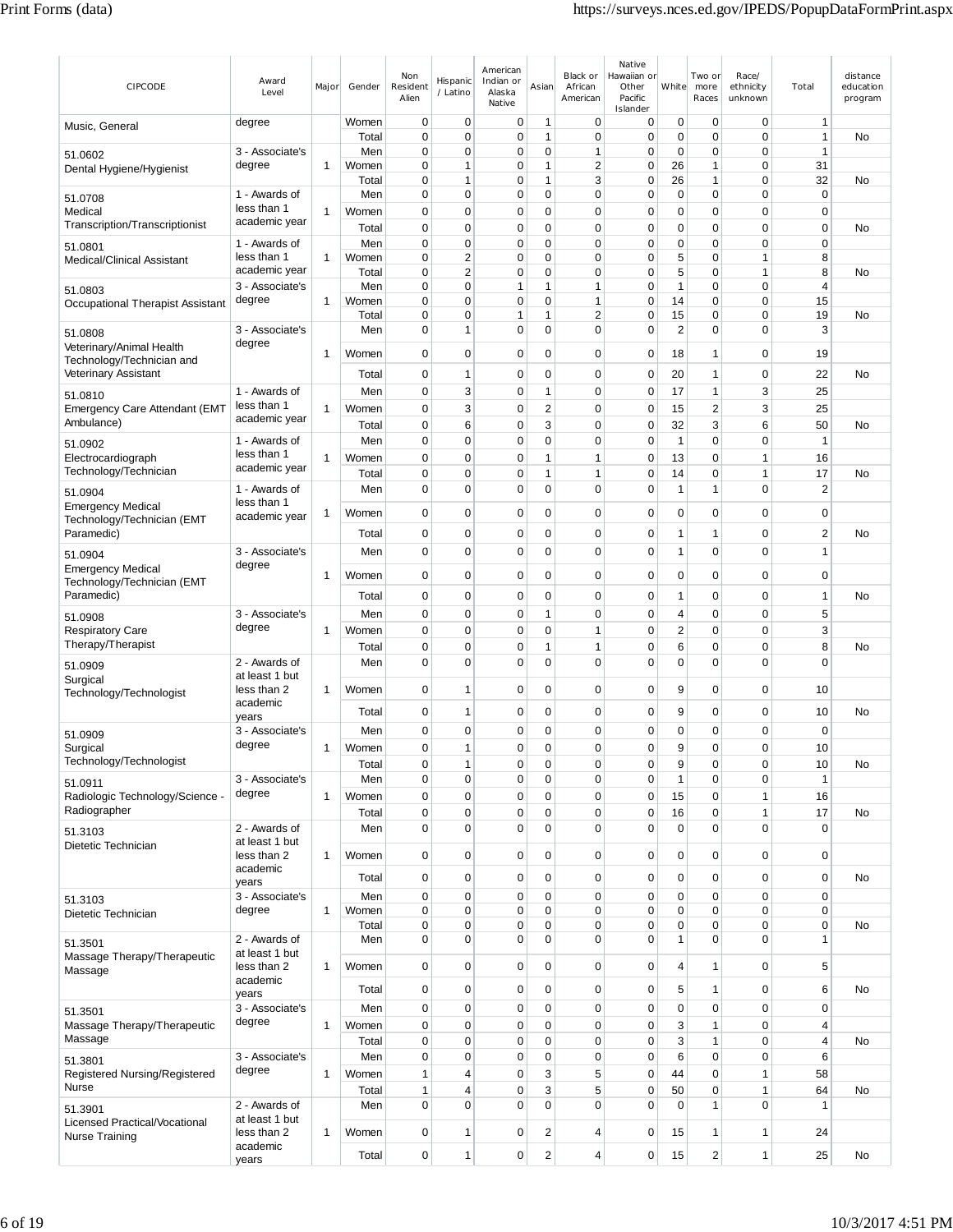| CIPCODE                                                      | Award<br>Level                  | Major        | Gender | Non<br>Resident<br>Alien | Hispanic<br>/ Latino       | American<br>Indian or<br>Alaska<br>Native | Asian                      | Black or<br>African<br>American | Native<br>Hawaiian or<br>Other<br>Pacific<br>Islander | White               | Two or<br>more<br>Races | Race/<br>ethnicity<br>unknown | Total                            | distance<br>education<br>program |
|--------------------------------------------------------------|---------------------------------|--------------|--------|--------------------------|----------------------------|-------------------------------------------|----------------------------|---------------------------------|-------------------------------------------------------|---------------------|-------------------------|-------------------------------|----------------------------------|----------------------------------|
| 51.3902                                                      | 1 - Awards of                   |              | Men    | 0                        | 6                          | $\mathbf 0$                               | 8                          | $\mathbf 0$                     | 0                                                     | 16                  | 1                       | $\overline{2}$                | 33                               |                                  |
| Nursing Assistant/Aide and                                   | less than 1                     | 1            | Women  | $\mathbf{1}$             | 21                         | $\mathbf 0$                               | 10                         | 15                              | $\mathbf{1}$                                          | 124                 | 4                       | 21                            | 197                              |                                  |
| Patient Care Assistant/Aide                                  | academic year                   |              | Total  | $\mathbf{1}$             | 27                         | 0                                         | 18                         | 15                              | 1                                                     | 140                 | 5                       | 23                            | 230                              | No                               |
| 52.0101                                                      | 3 - Associate's                 |              | Men    | $\mathbf 0$              | $\mathbf 0$                | 0                                         | $\mathbf 0$                | $\mathbf 0$                     | 0                                                     | $\mathbf 0$         | 0                       | 0                             | $\mathbf 0$                      |                                  |
| Business/Commerce, General                                   | degree                          | 1            | Women  | 0                        | 0                          | 0                                         | 0                          | 0                               | 0                                                     | $\pmb{0}$           | 0                       | 0                             | $\mathbf 0$                      |                                  |
|                                                              |                                 |              | Total  | 0                        | 0<br>0                     | 0                                         | 0                          | 0                               | 0<br>0                                                | 0                   | 0                       | 0<br>0                        | 0<br>$\mathbf 0$                 | No                               |
| 52.0201                                                      | 1 - Awards of<br>less than 1    |              | Men    | 0                        |                            | 0                                         | 0                          | 0                               |                                                       | 0                   | 0                       |                               |                                  |                                  |
| <b>Business Administration and</b><br>Management, General    | academic year                   | 1            | Women  | $\mathbf 0$              | $\mathbf 0$                | $\mathbf 0$                               | $\mathbf 0$                | $\mathbf 0$                     | $\mathbf 0$                                           | $\mathbf{1}$        | 0                       | 0                             | $\mathbf{1}$                     |                                  |
|                                                              |                                 |              | Total  | 0                        | 0                          | 0<br>0                                    | $\mathbf 0$<br>$\mathbf 0$ | $\mathbf 0$<br>$\mathbf 0$      | 0                                                     | $\mathbf{1}$        | 0<br>$\mathbf 0$        | 0<br>0                        | 1                                | No                               |
| 52.0201                                                      | 3 - Associate's<br>degree       |              | Men    | 0                        | 0                          |                                           |                            |                                 | 0                                                     | $\overline{2}$      |                         |                               | 2                                |                                  |
| <b>Business Administration and</b><br>Management, General    |                                 | 1            | Women  | $\mathbf 0$              | $\mathbf 0$                | 0                                         | $\mathbf 0$                | $\mathbf 0$                     | 0                                                     | 5                   | $\mathbf 0$             | 0                             | 5                                |                                  |
|                                                              |                                 |              | Total  | $\mathbf 0$<br>0         | $\mathbf 0$<br>$\mathbf 0$ | 0<br>0                                    | $\mathbf 0$<br>$\mathbf 0$ | $\mathbf 0$<br>0                | 0<br>0                                                | $\overline{7}$<br>3 | 0<br>0                  | 0<br>1                        | $\overline{7}$<br>$\overline{4}$ | No                               |
| 52.0301                                                      | 2 - Awards of<br>at least 1 but |              | Men    |                          |                            |                                           |                            |                                 |                                                       |                     |                         |                               |                                  |                                  |
| Accounting                                                   | less than 2                     | 1            | Women  | $\overline{1}$           | 1                          | 0                                         | 1                          | $\mathbf{1}$                    | 0                                                     | $\overline{4}$      | 1                       | 0                             | 9                                |                                  |
|                                                              | academic                        |              |        |                          |                            |                                           |                            |                                 |                                                       |                     |                         |                               |                                  |                                  |
|                                                              | years                           |              | Total  | 1                        | 1                          | 0                                         | 1                          | 1                               | 0                                                     | $\overline{7}$      | 1                       | 1                             | 13                               | No                               |
| 52.0301                                                      | 3 - Associate's                 |              | Men    | $\mathbf 0$              | 0                          | 0                                         | $\mathbf 0$                | $\mathbf 0$                     | 0                                                     | 4                   | 0                       | 1                             | 5                                |                                  |
| Accounting                                                   | degree                          | 1            | Women  | 0                        | 1                          | 0                                         | $\overline{2}$             | $\mathbf 0$                     | 0                                                     | 3                   | 1                       | 0                             | 7                                |                                  |
|                                                              |                                 |              | Total  | $\mathbf 0$              | 1<br>0                     | 0<br>0                                    | $\overline{c}$             | $\mathbf 0$                     | 0<br>0                                                | $\overline{7}$      | 1                       | 1<br>0                        | 12<br>$\mathbf 0$                | No                               |
| 52.0401                                                      | 1 - Awards of<br>less than 1    |              | Men    | 0                        |                            |                                           | 0                          | 0                               |                                                       | 0                   | 0                       | 1                             |                                  |                                  |
| Administrative Assistant and<br>Secretarial Science, General | academic year                   | 1            | Women  | 0                        | 1                          | 0                                         | 1                          | $\mathbf{1}$                    | 0                                                     | 11                  | 0                       |                               | 15                               |                                  |
|                                                              |                                 |              | Total  | 0                        | 1                          | 0                                         | 1                          | $\mathbf{1}$                    | 0                                                     | 11                  | 0                       | 1                             | 15                               | No                               |
| 52.0401                                                      | 2 - Awards of<br>at least 1 but |              | Men    | $\mathbf 0$              | $\mathbf 0$                | $\Omega$                                  | $\mathbf 0$                | $\mathbf 0$                     | $\mathbf 0$                                           | $\mathbf 0$         | 0                       | 0                             | $\mathbf 0$                      |                                  |
| Administrative Assistant and                                 | less than 2                     | 1            | Women  | $\mathbf 0$              | 1                          | 0                                         | 0                          | $\mathbf{1}$                    | 0                                                     | 8                   | 0                       | 0                             | 10                               |                                  |
| Secretarial Science, General                                 | academic                        |              |        |                          |                            |                                           |                            |                                 |                                                       |                     |                         |                               |                                  |                                  |
|                                                              | years                           |              | Total  | 0                        | 1                          | 0                                         | 0                          | $\mathbf{1}$                    | 0                                                     | 8                   | 0                       | 0                             | 10                               | No                               |
| 52.0402                                                      | 1 - Awards of                   |              | Men    | 0                        | 0                          | 0                                         | $\mathbf 0$                | $\mathbf 0$                     | 0                                                     | $\mathbf 0$         | 0                       | 0                             | $\mathbf 0$                      |                                  |
| Executive Assistant/Executive                                | less than 1                     | 1            | Women  | $\mathbf 0$              | $\mathbf 0$                | 0                                         | $\mathbf 0$                | $\mathbf 0$                     | $\overline{0}$                                        | 5                   | 0                       | 1                             | 6                                |                                  |
| Secretary                                                    | academic year                   |              | Total  | 0                        | 0                          | 0                                         | $\mathbf 0$                | $\mathbf 0$                     | 0                                                     | 5                   | 0                       | 1                             | 6                                | No                               |
| 52.0402                                                      | 3 - Associate's                 |              | Men    | 0                        | 0                          | 0                                         | 0                          | $\mathbf 0$                     | 0                                                     | $\mathbf{1}$        | 0                       | 0                             | 1                                |                                  |
| Executive Assistant/Executive                                | degree                          | 1            | Women  | 0                        | 1                          | 0                                         | 0                          | $\mathbf{1}$                    | 0                                                     | 7                   | 0                       | 0                             | 9                                |                                  |
| Secretary                                                    |                                 |              | Total  | $\mathbf 0$              | 1                          | 0                                         | 0                          | $\mathbf{1}$                    | 0                                                     | 8                   | 0                       | 0                             | 10                               | No                               |
| 52.0407                                                      | 1 - Awards of                   |              | Men    | 0                        | $\mathbf 0$                | 0                                         | $\mathbf 0$                | $\mathbf 0$                     | 0                                                     | $\mathbf 0$         | 0                       | 0                             | $\mathbf 0$                      |                                  |
| <b>Business/Office</b>                                       | less than 1                     |              | Women  | $\mathbf 0$              | $\mathbf 0$                | 0                                         | $\mathbf 0$                | $\mathbf{1}$                    | 0                                                     | 3                   | 0                       | 0                             | 4                                |                                  |
| Automation/Technology/Data                                   | academic year                   | 1            |        |                          |                            |                                           |                            |                                 |                                                       |                     |                         |                               |                                  |                                  |
| Entry                                                        |                                 |              | Total  | 0                        | 0                          | 0                                         | 0                          | $\mathbf{1}$                    | 0                                                     | 3                   | 0                       | 0                             | 4                                | No                               |
| 52.0701                                                      | 1 - Awards of                   |              | Men    | $\mathbf 0$              | 0                          | 0                                         | $\mathbf 0$                | $\mathbf{1}$                    | 0                                                     | $\mathbf 0$         | 0                       | 0                             | $\mathbf{1}$                     |                                  |
| Entrepreneurship/Entrepreneurial                             | less than 1<br>academic year    | 1            | Women  | 1                        | 0                          | 0                                         | 0                          | $\mathbf 0$                     | 0                                                     | $\mathbf{1}$        | 0                       | 0                             | $\overline{c}$                   |                                  |
| <b>Studies</b>                                               |                                 |              | Total  | $\mathbf{1}$             | 0                          | 0                                         | 0                          | 1                               | 0                                                     | $\mathbf{1}$        | 0                       | 0                             | 3                                | No                               |
| 52.0701                                                      | 2 - Awards of                   |              | Men    | $\Omega$                 | 0                          | $\Omega$                                  | $\Omega$                   | $\Omega$                        | 0                                                     | 1                   | $\Omega$                | 0                             | 1                                |                                  |
| Entrepreneurship/Entrepreneurial                             | at least 1 but<br>less than 2   | 1            | Women  | 0                        | 0                          | 0                                         | $\mathbf 0$                | 0                               | 0                                                     | $\mathbf 0$         | $\mathbf 0$             | 0                             | $\mathbf 0$                      |                                  |
| <b>Studies</b>                                               | academic                        |              |        |                          |                            |                                           |                            |                                 |                                                       |                     |                         |                               |                                  |                                  |
|                                                              | years                           |              | Total  | $\mathbf 0$              | $\mathbf 0$                | 0                                         | $\mathbf 0$                | 0                               | 0                                                     | $\mathbf{1}$        | 0                       | 0                             | 1                                | No                               |
| 52.0904                                                      | 2 - Awards of                   |              | Men    | $\mathbf 0$              | $\mathbf 0$                | $\mathbf 0$                               | $\mathbf 0$                | $\pmb{0}$                       | $\mathbf 0$                                           | $\mathbf 0$         | $\mathbf 0$             | $\mathbf 0$                   | $\pmb{0}$                        |                                  |
| Hotel/Motel                                                  | at least 1 but                  |              |        |                          |                            |                                           |                            |                                 |                                                       |                     |                         |                               |                                  |                                  |
| Administration/Management                                    | less than 2<br>academic         | 1            | Women  | $\mathbf 0$              | 0                          | 0                                         | $\mathbf 0$                | 0                               | 0                                                     | $\mathbf{1}$        | 0                       | 0                             | 1                                |                                  |
|                                                              | years                           |              | Total  | $\mathbf 0$              | $\mathbf 0$                | 0                                         | $\mathbf 0$                | 0                               | 0                                                     | $\mathbf{1}$        | 0                       | 0                             | 1                                | No                               |
| 52.0904                                                      | 3 - Associate's                 |              | Men    | $\mathbf 0$              | $\mathbf 0$                | $\mathbf 0$                               | $\mathbf 0$                | $\mathbf 0$                     | 0                                                     | $\pmb{0}$           | $\mathbf 0$             | 0                             | $\pmb{0}$                        |                                  |
| Hotel/Motel                                                  | degree                          | $\mathbf{1}$ | Women  | $\mathbf 0$              | $\mathbf 0$                | 0                                         | $\mathbf 0$                | $\mathbf 0$                     | $\mathbf 0$                                           | 3                   | 0                       | 0                             | 3                                |                                  |
| Administration/Management                                    |                                 |              | Total  | 0                        | 0                          | 0                                         | $\mathbf 0$                | 0                               | 0                                                     | 3                   | 0                       | 0                             | 3                                | No                               |
| 52.0905                                                      | 2 - Awards of                   |              | Men    | $\mathbf 0$              | $\mathbf 0$                | 0                                         | $\mathbf 0$                | $\mathbf 0$                     | $\mathbf 0$                                           | $\mathbf 0$         | 1                       | 0                             | $\mathbf{1}$                     |                                  |
| <b>Restaurant/Food Services</b>                              | at least 1 but                  |              |        |                          |                            |                                           |                            |                                 |                                                       |                     |                         |                               |                                  |                                  |
| Management                                                   | less than 2                     | 1            | Women  | $\mathbf 0$              | $\mathbf 0$                | $\mathbf 0$                               | $\mathbf 0$                | $\pmb{0}$                       | 0                                                     | $\pmb{0}$           | $\mathbf 0$             | 0                             | $\mathbf 0$                      |                                  |
|                                                              | academic                        |              | Total  | $\mathbf 0$              | $\mathbf 0$                | 0                                         | $\mathbf 0$                | $\mathbf 0$                     | 0                                                     | $\mathbf 0$         | 1                       | 0                             | $\mathbf{1}$                     | No                               |
|                                                              | years<br>3 - Associate's        |              | Men    | $\mathbf 0$              | $\mathbf 0$                | $\mathbf 0$                               | $\mathbf 0$                | $\mathbf 0$                     | 0                                                     | $\pmb{0}$           | $\mathbf 0$             | 0                             | $\mathbf 0$                      |                                  |
| 52.0905<br><b>Restaurant/Food Services</b>                   | degree                          | $\mathbf{1}$ | Women  | $\mathbf 0$              | $\mathbf 0$                | 0                                         | $\mathbf 0$                | $\mathbf 0$                     | 0                                                     | $\sqrt{2}$          | $\mathbf 0$             | 0                             | $\mathbf 2$                      |                                  |
| Management                                                   |                                 |              | Total  | $\mathbf 0$              | $\mathbf 0$                | 0                                         | $\mathbf 0$                | $\mathbf 0$                     | 0                                                     | $\sqrt{2}$          | $\mathbf 0$             | 0                             | $\overline{\mathbf{c}}$          | No                               |
|                                                              | 3 - Associate's                 |              | Men    | $\mathbf 0$              | $\mathbf 0$                | 0                                         | $\mathbf 0$                | $\pmb{0}$                       | 0                                                     | $\pmb{0}$           | 0                       | 0                             | 0                                |                                  |
| 52.0906<br><b>Resort Management</b>                          | degree                          | $\mathbf{1}$ | Women  | $\mathbf 0$              | 0                          | 0                                         | $\mathbf 0$                | $\mathbf 0$                     | 0                                                     | $\mathbf 0$         | 0                       | 0                             | $\mathbf 0$                      |                                  |
|                                                              |                                 |              | Total  | 0                        | $\mathbf 0$                | 0                                         | $\mathbf 0$                | $\mathbf 0$                     | 0                                                     | $\mathbf 0$         | 0                       | 0                             | 0                                | No                               |
| 52.1101                                                      | 2 - Awards of                   |              | Men    | $\mathbf 0$              | $\overline{0}$             | 0                                         | $\mathbf 0$                | $\mathbf 0$                     | 0                                                     | $\mathbf 0$         | 0                       | 0                             | 0                                |                                  |
| International Business/Trade                                 | at least 1 but                  |              |        |                          |                            |                                           |                            |                                 |                                                       |                     |                         |                               |                                  |                                  |
| /Commerce                                                    | less than 2<br>academic         | 1            | Women  | $\mathbf 0$              | $\mathbf 0$                | 0                                         | $\mathbf 0$                | $\mathbf 0$                     | 0                                                     | $\mathbf 0$         | $\mathbf 0$             | 0                             | $\mathbf 0$                      |                                  |
|                                                              | years                           |              | Total  | $\mathbf 0$              | 0                          | 0                                         | $\mathbf 0$                | $\pmb{0}$                       | 0                                                     | $\mathbf 0$         | $\mathbf 0$             | 0                             | $\pmb{0}$                        | No                               |
| 52.1804                                                      | 3 - Associate's                 | $\mathbf{1}$ | Men    | $\pmb{0}$                | $\mathbf 0$                | $\mathbf 0$                               | 1                          | $\pmb{0}$                       | 0                                                     | $\pmb{0}$           | 0                       | 0                             | $\mathbf{1}$                     |                                  |
|                                                              |                                 |              |        |                          |                            |                                           |                            |                                 |                                                       |                     |                         |                               |                                  |                                  |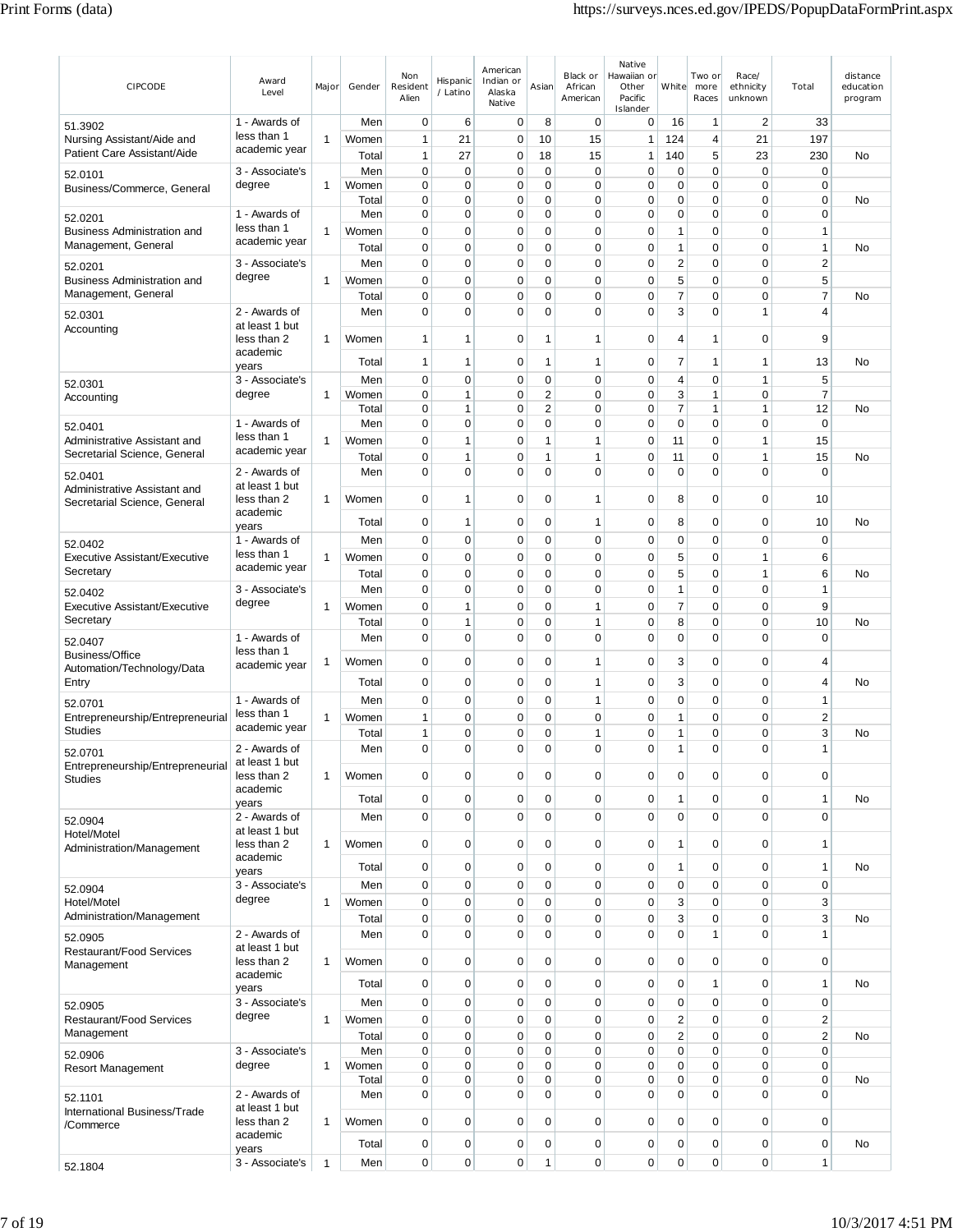# Print Forms (data) https://surveys.nces.ed.gov/IPEDS/PopupDataFormPrint.aspx

| <b>CIPCODE</b>                 | Award<br>Level  | Major | Gender | Non<br>Resident<br>Alien | Hispanic<br>Latino | American<br>Indian or<br>Alaska<br>Native | Asian | Black or<br>African<br>American | Native<br>Hawaiian or<br>Other<br>Pacific<br>Islander | White | Two or<br>more<br>Races | Race/<br>ethnicity<br>unknown | Total | distance<br>education<br>program |
|--------------------------------|-----------------|-------|--------|--------------------------|--------------------|-------------------------------------------|-------|---------------------------------|-------------------------------------------------------|-------|-------------------------|-------------------------------|-------|----------------------------------|
| Selling Skills and Sales       | degree          |       | Women  |                          |                    |                                           | 0     |                                 |                                                       | 0     |                         |                               |       |                                  |
| Operations                     |                 |       | Total  | 0                        |                    |                                           |       |                                 |                                                       | 0     |                         |                               |       | No                               |
| 52.2001                        | 3 - Associate's |       | Men    |                          |                    |                                           | 0     |                                 |                                                       | 5     |                         | 0                             |       |                                  |
| <b>Construction Management</b> | degree          |       | Women  |                          |                    |                                           |       |                                 |                                                       |       |                         |                               |       |                                  |
|                                |                 |       | Total  |                          |                    |                                           |       |                                 |                                                       | 6     |                         |                               |       | No                               |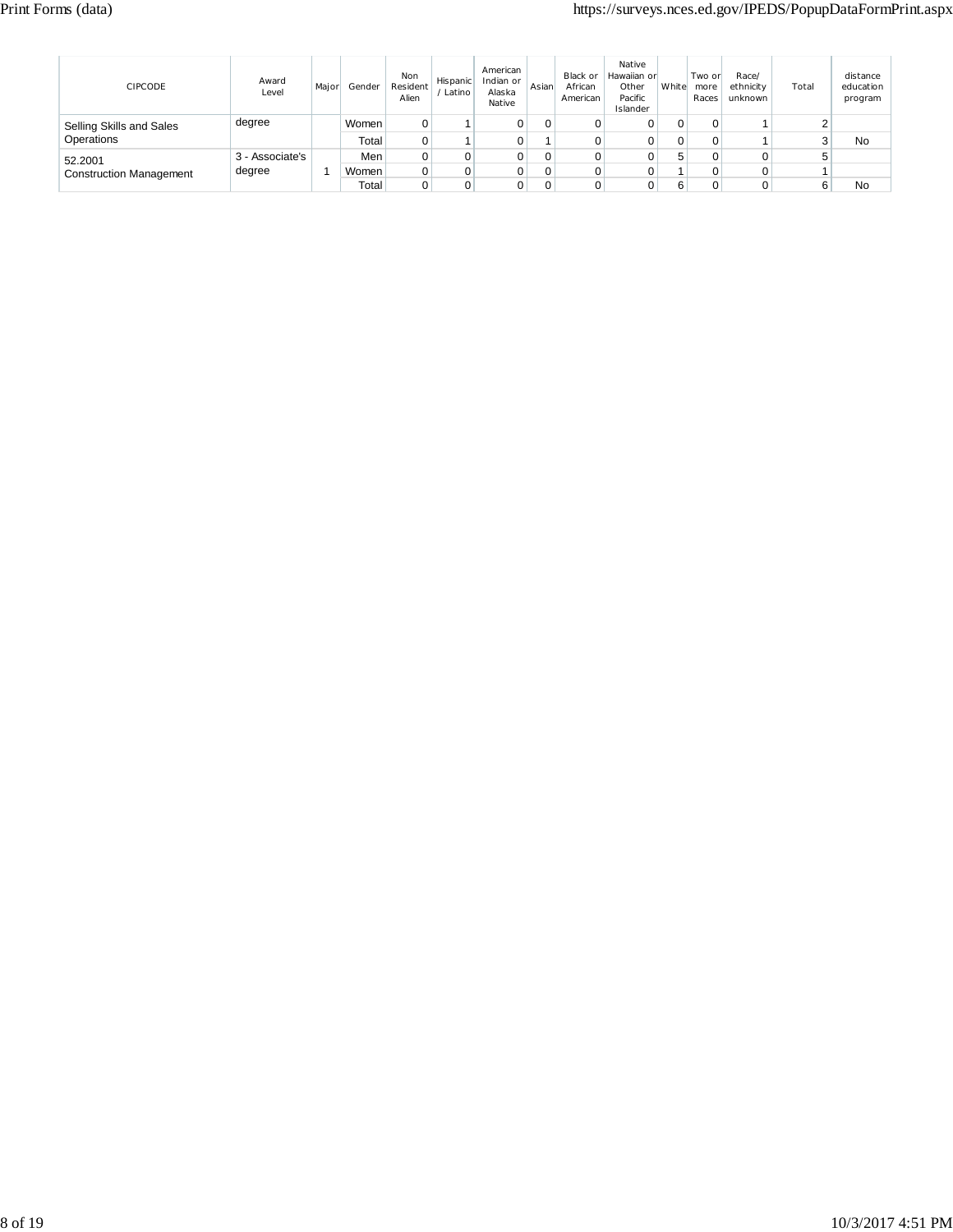# **Completions: total by first major**

| 99.0000 Summary<br><b>Grand Totals</b>                    | Award<br>Level | Nonresi-<br>dent alien | Hispanic<br>Latino | American<br>Indian or<br>Alaska<br>Native | Asian    | <b>Black or</b><br>African<br>American | Native<br>Hawaiian<br>or Other<br>Pacific<br>Islander | White | Two or<br>more<br>Races | Race/<br>ethnicity<br>unknown | Total | PY Total |
|-----------------------------------------------------------|----------------|------------------------|--------------------|-------------------------------------------|----------|----------------------------------------|-------------------------------------------------------|-------|-------------------------|-------------------------------|-------|----------|
| Awards of less than 1<br>academic year                    | 1              |                        |                    |                                           |          |                                        |                                                       |       |                         |                               |       |          |
| Men                                                       |                | 4                      | 18                 | $\overline{2}$                            | 13       | 20                                     | 0                                                     | 165   | 13                      | 19                            | 254   | 269      |
| Women                                                     |                | 3                      | 28                 | 0                                         | 17       | 31                                     | $\mathbf{1}$                                          | 212   | 10                      | 32                            | 334   | 345      |
| <b>Total</b>                                              |                | $\overline{7}$         | 46                 | $\overline{2}$                            | 30       | 51                                     | $\mathbf{1}$                                          | 377   | 23                      | 51                            | 588   | 614      |
| Awards of at least 1<br>but less than 2<br>academic years | $\mathbf{2}$   |                        |                    |                                           |          |                                        |                                                       |       |                         |                               |       |          |
| Men                                                       |                | $\Omega$               | $\overline{2}$     | $\overline{2}$                            | $\Omega$ | $\mathbf{1}$                           | $\mathbf 0$                                           | 14    | 3                       | $\overline{2}$                | 24    | 21       |
| Women                                                     |                | 1                      | 5                  | $\Omega$                                  | 3        | 9                                      | $\mathbf 0$                                           | 53    | $\overline{4}$          | $\mathbf{1}$                  | 76    | 78       |
| <b>Total</b>                                              |                | 1                      | $\overline{7}$     | $\overline{2}$                            | 3        | 10                                     | $\Omega$                                              | 67    | $\overline{7}$          | 3                             | 100   | 99       |
| Associate's degree                                        | 3              |                        |                    |                                           |          |                                        |                                                       |       |                         |                               |       |          |
| Men                                                       |                | 5                      | 18                 | 6                                         | 11       | 25                                     | $\mathbf 0$                                           | 248   | 11                      | 22                            | 346   | 320      |
| Women                                                     |                | 4                      | 32                 | $\mathbf{1}$                              | 19       | 36                                     | 0                                                     | 353   | 6                       | 15                            | 466   | 496      |
| <b>Total</b>                                              |                | 9                      | 50                 | $\overline{7}$                            | 30       | 61                                     | $\mathbf 0$                                           | 601   | 17                      | 37                            | 812   | 816      |
|                                                           |                |                        |                    |                                           |          |                                        |                                                       |       |                         |                               |       |          |
| <b>Grand Total Men</b>                                    |                | 9                      | 38                 | 10                                        | 24       | 46                                     | 0                                                     | 427   | 27                      | 43                            | 624   | 610      |
| <b>Grand Total Women</b>                                  |                | 8                      | 65                 | $\mathbf{1}$                              | 39       | 76                                     | $\mathbf{1}$                                          | 618   | 20                      | 48                            | 876   | 919      |
| <b>Grand Total</b>                                        |                | 17                     | 103                | 11                                        | 63       | 122                                    | $\mathbf{1}$                                          | 1045  | 47                      | 91                            | 1500  | 1529     |
|                                                           |                |                        |                    |                                           |          |                                        |                                                       |       |                         |                               |       |          |
| PY Grand Total Men                                        |                | 6                      | 28                 | $\mathbf{1}$                              | 21       | 59                                     | $\overline{0}$                                        | 449   | 3                       | 43                            |       | 610      |
| PY Grand Total Women                                      |                | $\overline{2}$         | 31                 | $\overline{2}$                            | 32       | 97                                     | $\overline{0}$                                        | 690   | 10                      | 55                            |       | 919      |
| PY Grand Total                                            |                | 8                      | 59                 | 3                                         | 53       | 156                                    | $\overline{0}$                                        | 1139  | 13                      | 98                            |       | 1529     |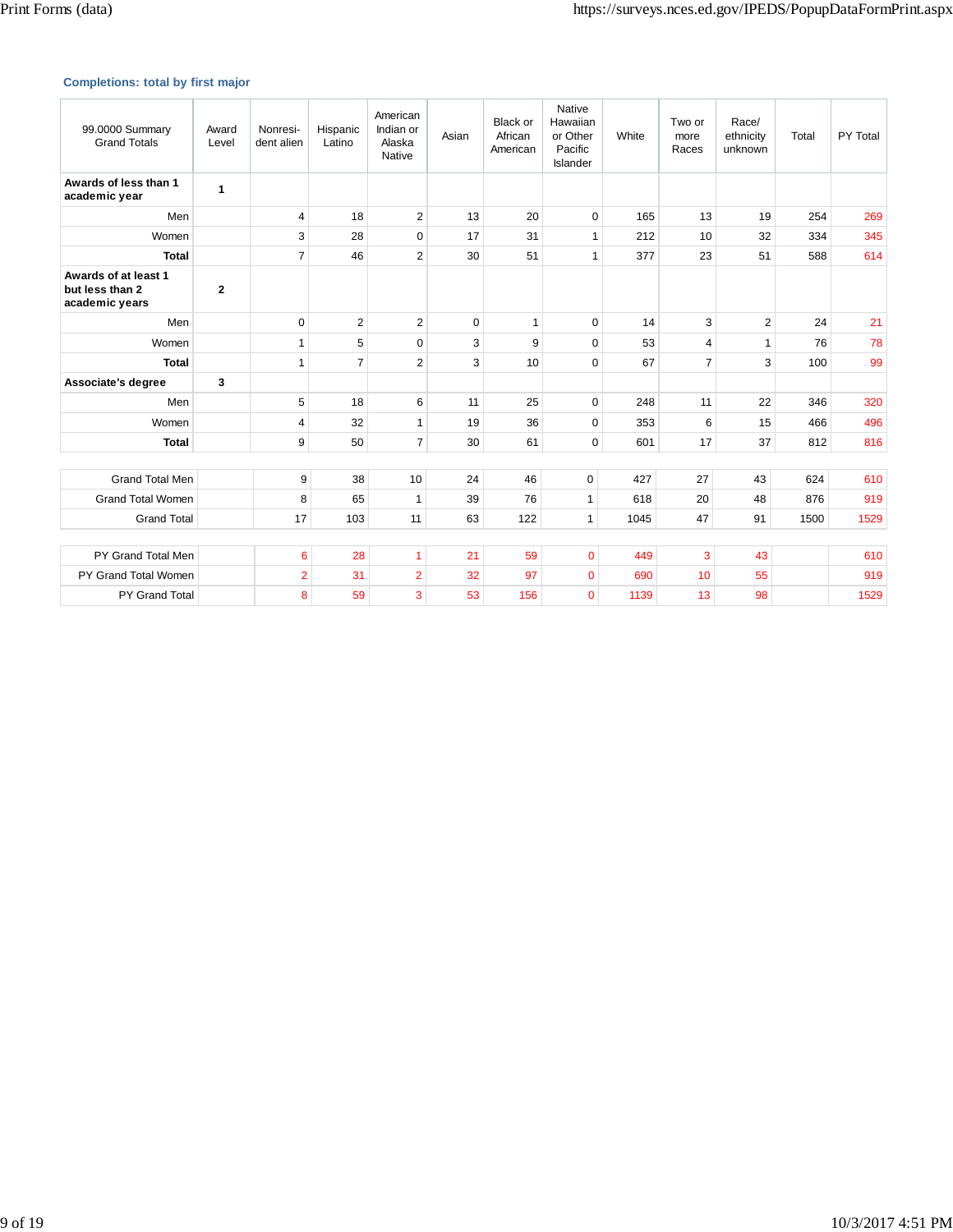| Institution: Parkland College (147916)                                                                                                                                                                                                                                                                                                                                                                                       |                    |     |                       |                           |                 | User ID: P1479161 |
|------------------------------------------------------------------------------------------------------------------------------------------------------------------------------------------------------------------------------------------------------------------------------------------------------------------------------------------------------------------------------------------------------------------------------|--------------------|-----|-----------------------|---------------------------|-----------------|-------------------|
|                                                                                                                                                                                                                                                                                                                                                                                                                              |                    |     | All Completers        |                           |                 |                   |
| Institutions must report the following information. (Some data will be pre-populated from the completions by CIP code<br>data.)                                                                                                                                                                                                                                                                                              |                    |     |                       |                           |                 |                   |
|                                                                                                                                                                                                                                                                                                                                                                                                                              |                    |     | <b>All Completers</b> |                           |                 |                   |
| Number of students by gender and race and ethnicity earning an award between July 1, 2016 and June 30, 2017.<br>Count each student only once, regardless of how many awards he/she earned. The intent of this screen is to collect<br>an unduplicated count of total numbers of completers.<br>• Report Hispanic/Latino individuals of any race as Hispanic/Latino<br>• Report race for non-Hispanic/Latino individuals only |                    |     |                       |                           |                 |                   |
|                                                                                                                                                                                                                                                                                                                                                                                                                              |                    | Men |                       | Women                     |                 | Total             |
|                                                                                                                                                                                                                                                                                                                                                                                                                              | Number of Students |     | Total<br>Awards       | <b>Number of Students</b> | Total<br>Awards | <b>Students</b>   |
| Nonresident alien                                                                                                                                                                                                                                                                                                                                                                                                            |                    | 8   | 9                     | 8                         | 8               | 16                |
| Hispanic/Latino                                                                                                                                                                                                                                                                                                                                                                                                              |                    | 34  | 38                    | 60                        | 65              | 94                |
| American Indian or Alaska<br>Native                                                                                                                                                                                                                                                                                                                                                                                          |                    | 8   | 10                    | 1                         | 1               | 9                 |
| Asian                                                                                                                                                                                                                                                                                                                                                                                                                        |                    | 24  | 24                    | 39                        | 39              | 63                |
| <b>Black or African American</b>                                                                                                                                                                                                                                                                                                                                                                                             |                    | 46  | 46                    | 64                        | 76              | 110               |
| Native Hawaiian or Other<br>Pacific Islander                                                                                                                                                                                                                                                                                                                                                                                 |                    |     | 0                     | 1                         | 1               | 1                 |
| White                                                                                                                                                                                                                                                                                                                                                                                                                        |                    | 384 | 427                   | 555                       | 618             | 939               |
| Two or more races                                                                                                                                                                                                                                                                                                                                                                                                            |                    | 22  | 27                    | 17                        | 20              | 39                |
| Race and ethnicity unknown                                                                                                                                                                                                                                                                                                                                                                                                   |                    | 41  | 43                    | 48                        | 48              | 89                |
| <b>TOTAL</b>                                                                                                                                                                                                                                                                                                                                                                                                                 |                    | 567 | 624                   | 793                       | 876             | 1,360             |
| PY TOTAL                                                                                                                                                                                                                                                                                                                                                                                                                     |                    | 561 |                       | 825                       |                 | 1,386             |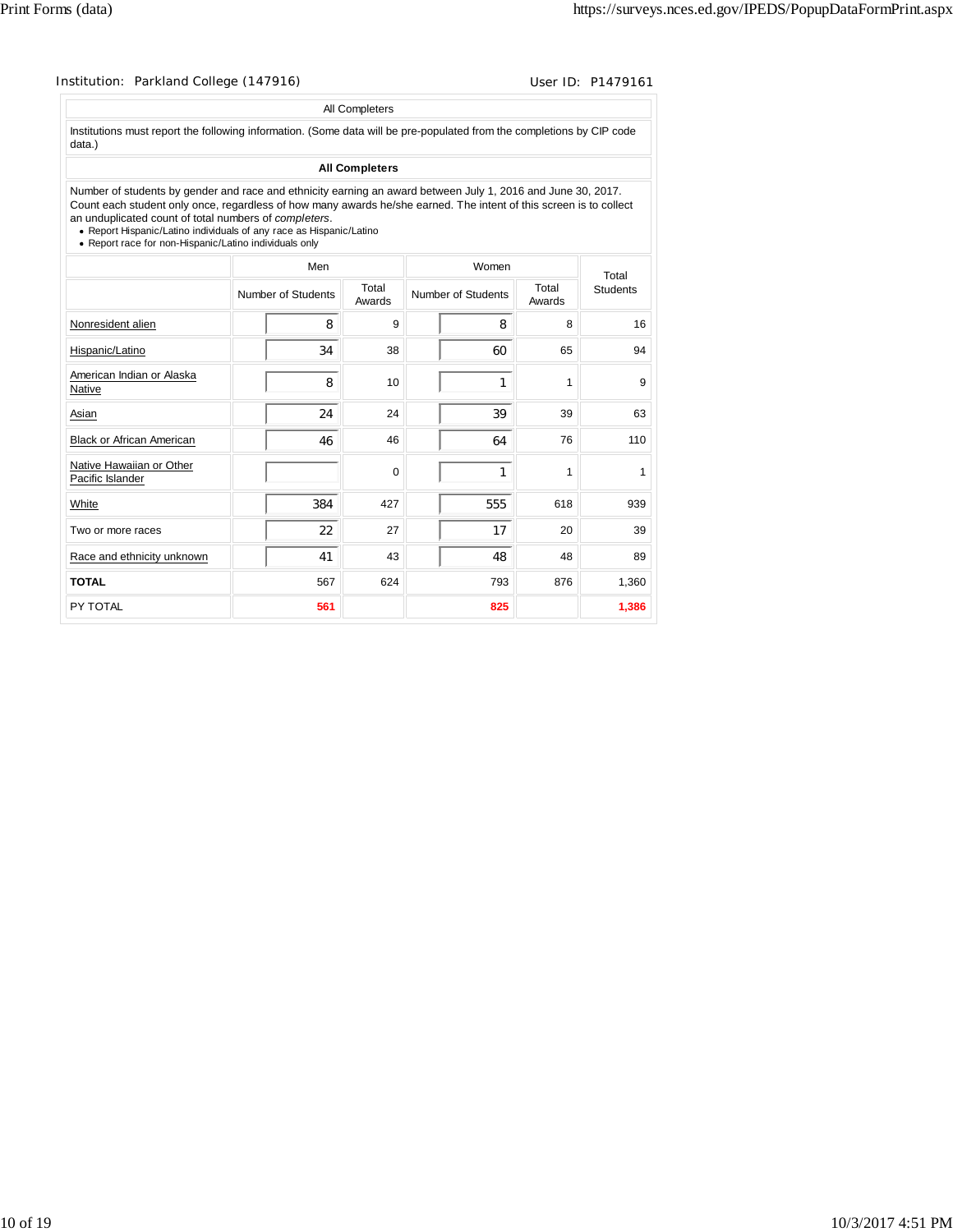|                                                                                                                                                                                                                                                                                                                                                                                                                                                                               |                                                                            | User ID: P1479161                |
|-------------------------------------------------------------------------------------------------------------------------------------------------------------------------------------------------------------------------------------------------------------------------------------------------------------------------------------------------------------------------------------------------------------------------------------------------------------------------------|----------------------------------------------------------------------------|----------------------------------|
|                                                                                                                                                                                                                                                                                                                                                                                                                                                                               | Completers by Level                                                        |                                  |
| Institutions must report the number of students who earned an award by level. This screen will be shown for each of<br>the following consolidated award levels for which there is a reported completion:                                                                                                                                                                                                                                                                      |                                                                            |                                  |
| · Postsecondary awards, certificates, or diplomas of less than 1 academic year<br>o Less than 900 contact or clock hours, or<br>○ Less than 30 SEMESTER or TRIMESTER credit hours, or<br>○ Less than 45 QUARTER credit hours<br>. Postsecondary awards, certificates, or diplomas of at least 1 but less than 4 academic years<br>o 900 or more contact or clock hours, or                                                                                                    |                                                                            |                                  |
| ○ 30 or more SEMESTER or TRIMESTER credit hours, or                                                                                                                                                                                                                                                                                                                                                                                                                           |                                                                            |                                  |
| ○ 45 or more QUARTER credit hours<br>• Associate's degrees                                                                                                                                                                                                                                                                                                                                                                                                                    |                                                                            |                                  |
| · Bachelor's degrees<br>· Master's degrees                                                                                                                                                                                                                                                                                                                                                                                                                                    |                                                                            |                                  |
| • Doctor's degrees                                                                                                                                                                                                                                                                                                                                                                                                                                                            |                                                                            |                                  |
| · Postbaccalaureate and post-master's certificates                                                                                                                                                                                                                                                                                                                                                                                                                            |                                                                            |                                  |
|                                                                                                                                                                                                                                                                                                                                                                                                                                                                               | Postsecondary award, certificate, or diploma of less than 1 academic year: |                                  |
| Less than 900 contact or clock hours, or less than 30 semester or trimester credit hours, or less than 45                                                                                                                                                                                                                                                                                                                                                                     | quarter credit hours                                                       |                                  |
| Number of students by gender, by race and ethnicity, and by age earning this award between July 1, 2016 and June<br>30, 2017. Each student should be counted once per award level. For example, if a student earned a master's degree<br>and a doctor's degree, he/she should be counted once in master's and once in doctor's. A student earning two<br>master's degrees should be counted only once.<br>• Report Hispanic/Latino individuals of any race as Hispanic/Latino |                                                                            |                                  |
| • Report race for non-Hispanic/Latino individuals only                                                                                                                                                                                                                                                                                                                                                                                                                        |                                                                            |                                  |
|                                                                                                                                                                                                                                                                                                                                                                                                                                                                               | <b>Number of Students</b>                                                  | <b>Total Awards</b>              |
| <b>By Gender</b>                                                                                                                                                                                                                                                                                                                                                                                                                                                              |                                                                            |                                  |
| Men                                                                                                                                                                                                                                                                                                                                                                                                                                                                           | 248                                                                        | 254                              |
| Women                                                                                                                                                                                                                                                                                                                                                                                                                                                                         | 320                                                                        | 334                              |
| <b>TOTAL</b>                                                                                                                                                                                                                                                                                                                                                                                                                                                                  | 568                                                                        | 588                              |
| PY TOTAL                                                                                                                                                                                                                                                                                                                                                                                                                                                                      | 574                                                                        |                                  |
|                                                                                                                                                                                                                                                                                                                                                                                                                                                                               |                                                                            |                                  |
|                                                                                                                                                                                                                                                                                                                                                                                                                                                                               |                                                                            |                                  |
| <b>By Race/Ethnicity</b>                                                                                                                                                                                                                                                                                                                                                                                                                                                      |                                                                            |                                  |
| Nonresident alien                                                                                                                                                                                                                                                                                                                                                                                                                                                             | $\overline{7}$                                                             | 7                                |
| Hispanic/Latino                                                                                                                                                                                                                                                                                                                                                                                                                                                               | 46                                                                         | 46                               |
| American Indian or Alaska Native                                                                                                                                                                                                                                                                                                                                                                                                                                              | 2                                                                          | $\overline{2}$                   |
| Asian                                                                                                                                                                                                                                                                                                                                                                                                                                                                         | 30                                                                         |                                  |
| <b>Black or African American</b>                                                                                                                                                                                                                                                                                                                                                                                                                                              | 47                                                                         |                                  |
| Native Hawaiian or Other Pacific Islander                                                                                                                                                                                                                                                                                                                                                                                                                                     | 1                                                                          |                                  |
| White                                                                                                                                                                                                                                                                                                                                                                                                                                                                         | 363                                                                        |                                  |
| Two or more races                                                                                                                                                                                                                                                                                                                                                                                                                                                             | 21                                                                         |                                  |
| Race and ethnicity unknown                                                                                                                                                                                                                                                                                                                                                                                                                                                    | 51                                                                         | 30<br>51<br>1<br>377<br>23<br>51 |
| <b>TOTAL</b>                                                                                                                                                                                                                                                                                                                                                                                                                                                                  | 568                                                                        | 588                              |
|                                                                                                                                                                                                                                                                                                                                                                                                                                                                               |                                                                            |                                  |
|                                                                                                                                                                                                                                                                                                                                                                                                                                                                               |                                                                            |                                  |
| <b>By Age</b><br>Under 18                                                                                                                                                                                                                                                                                                                                                                                                                                                     | 18                                                                         |                                  |
| 18-24                                                                                                                                                                                                                                                                                                                                                                                                                                                                         |                                                                            |                                  |
| 25-39                                                                                                                                                                                                                                                                                                                                                                                                                                                                         | 340<br>139                                                                 |                                  |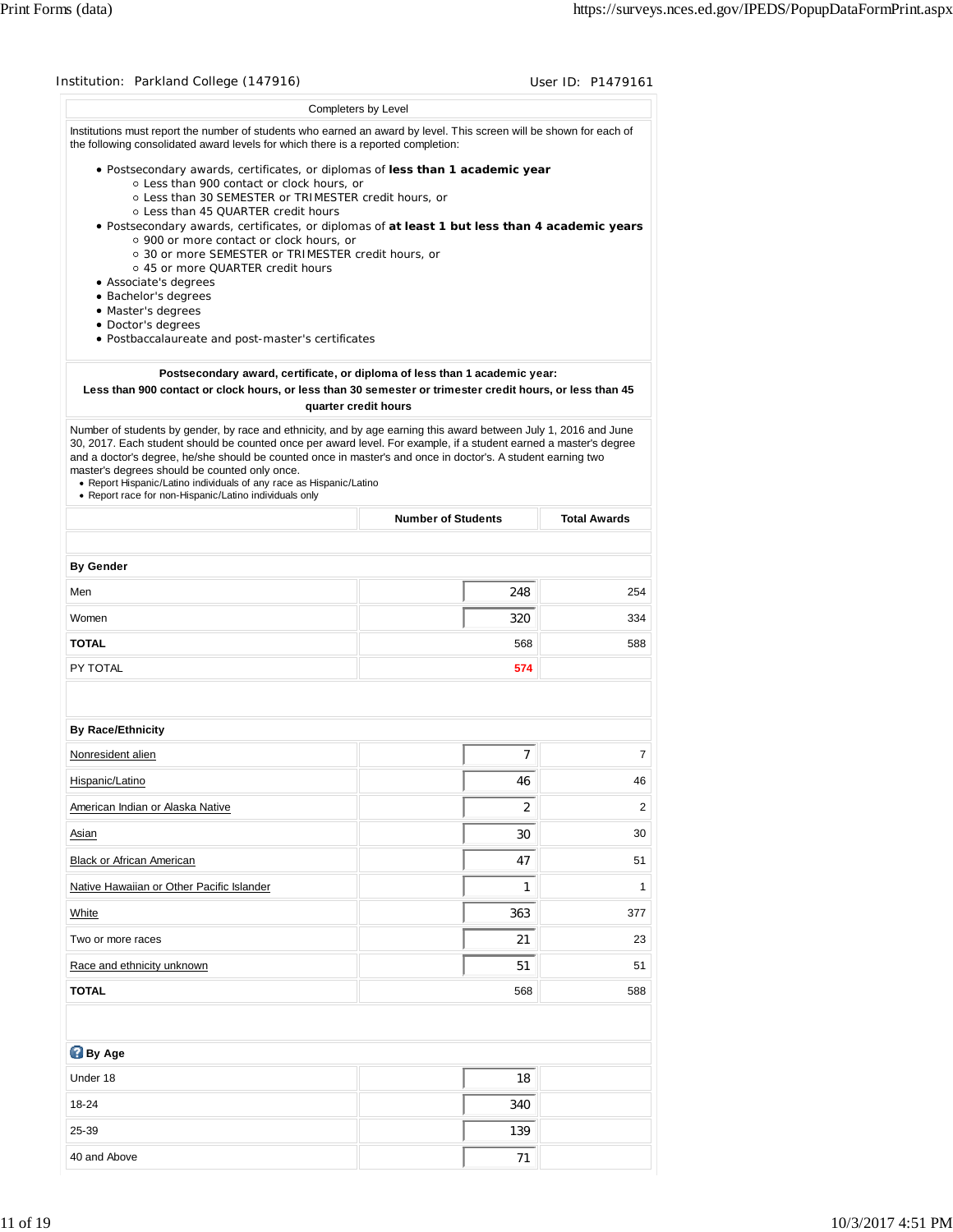| Age Unknown  | v   |     |
|--------------|-----|-----|
| <b>TOTAL</b> | 568 | 588 |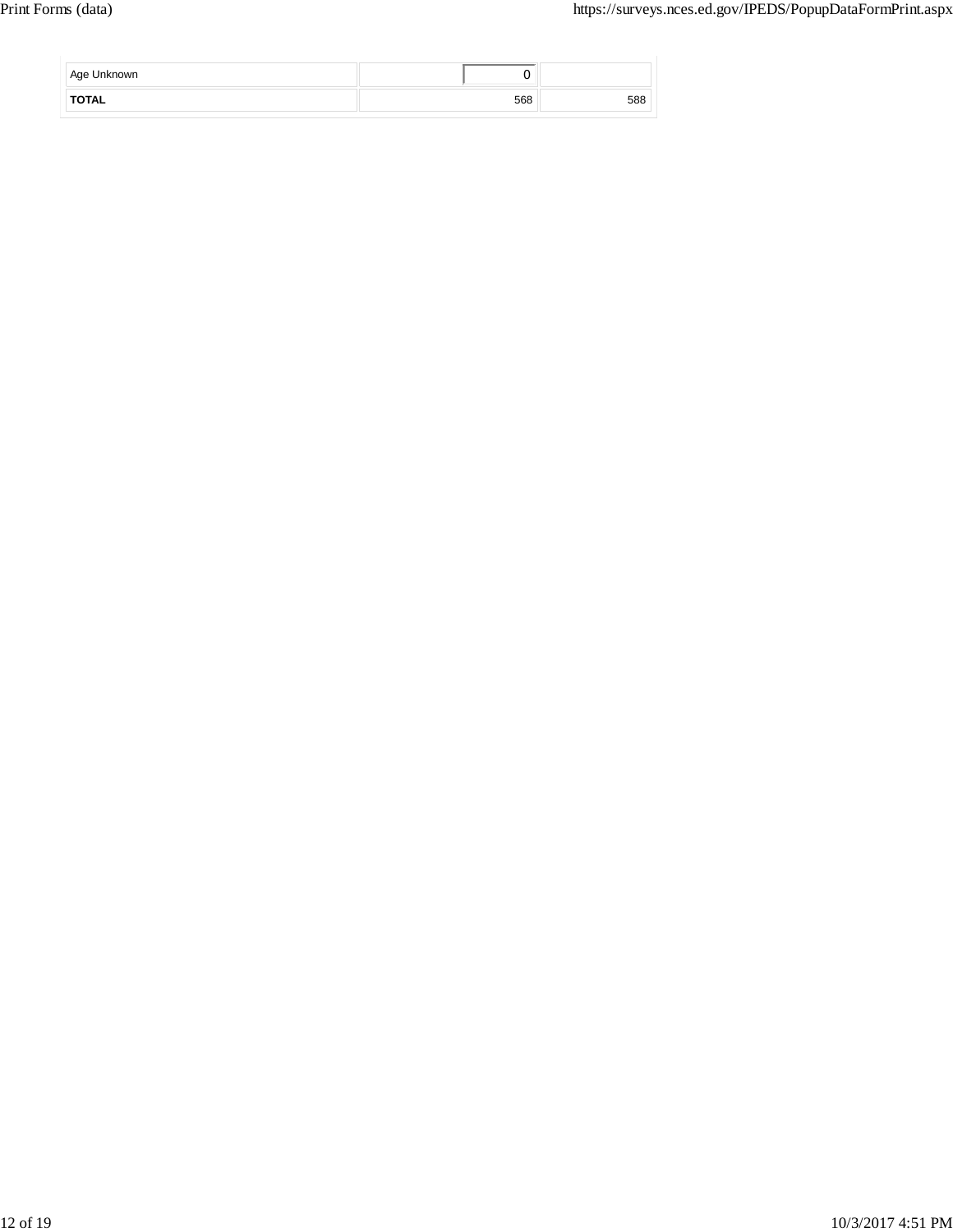| Institution: Parkland College (147916)                                                                                                                                                                                                                                                                                                                                                                              |                                                                                                            | User ID: P1479161        |
|---------------------------------------------------------------------------------------------------------------------------------------------------------------------------------------------------------------------------------------------------------------------------------------------------------------------------------------------------------------------------------------------------------------------|------------------------------------------------------------------------------------------------------------|--------------------------|
|                                                                                                                                                                                                                                                                                                                                                                                                                     | Completers by Level                                                                                        |                          |
| Institutions must report the number of students who earned an award by level. This screen will be shown for each of<br>the following consolidated award levels for which there is a reported completion:                                                                                                                                                                                                            |                                                                                                            |                          |
| . Postsecondary awards, certificates, or diplomas of less than 1 academic year<br>o Less than 900 contact or clock hours, or<br>○ Less than 30 SEMESTER or TRIMESTER credit hours, or<br>o Less than 45 QUARTER credit hours<br>· Postsecondary awards, certificates, or diplomas of at least 1 but less than 4 academic years<br>○ 900 or more contact or clock hours, or                                          |                                                                                                            |                          |
| ○ 30 or more SEMESTER or TRIMESTER credit hours, or<br>○ 45 or more QUARTER credit hours                                                                                                                                                                                                                                                                                                                            |                                                                                                            |                          |
| • Associate's degrees<br>· Bachelor's degrees                                                                                                                                                                                                                                                                                                                                                                       |                                                                                                            |                          |
| · Master's degrees                                                                                                                                                                                                                                                                                                                                                                                                  |                                                                                                            |                          |
| • Doctor's degrees<br>· Postbaccalaureate and post-master's certificates                                                                                                                                                                                                                                                                                                                                            |                                                                                                            |                          |
|                                                                                                                                                                                                                                                                                                                                                                                                                     |                                                                                                            |                          |
| 900 or more contact or clock hours, or 30 or more semester or trimester credit hours, or 45 or more quarter                                                                                                                                                                                                                                                                                                         | Postsecondary award, certificate, or diploma of at least 1 but less than 4 academic years:<br>credit hours |                          |
| Number of students by gender, by race and ethnicity, and by age earning this award between July 1, 2016 and June                                                                                                                                                                                                                                                                                                    |                                                                                                            |                          |
| 30, 2017. Each student should be counted once per award level. For example, if a student earned a master's degree<br>and a doctor's degree, he/she should be counted once in master's and once in doctor's. A student earning two<br>master's degrees should be counted only once.<br>• Report Hispanic/Latino individuals of any race as Hispanic/Latino<br>• Report race for non-Hispanic/Latino individuals only |                                                                                                            |                          |
|                                                                                                                                                                                                                                                                                                                                                                                                                     | <b>Number of Students</b>                                                                                  | <b>Total Awards</b>      |
| <b>By Gender</b>                                                                                                                                                                                                                                                                                                                                                                                                    |                                                                                                            |                          |
| Men                                                                                                                                                                                                                                                                                                                                                                                                                 | 22                                                                                                         | 24                       |
| Women                                                                                                                                                                                                                                                                                                                                                                                                               | 75                                                                                                         | 76                       |
| <b>TOTAL</b>                                                                                                                                                                                                                                                                                                                                                                                                        | 97                                                                                                         | 100                      |
| PY TOTAL                                                                                                                                                                                                                                                                                                                                                                                                            | 96                                                                                                         |                          |
|                                                                                                                                                                                                                                                                                                                                                                                                                     |                                                                                                            |                          |
| <b>By Race/Ethnicity</b>                                                                                                                                                                                                                                                                                                                                                                                            |                                                                                                            |                          |
| Nonresident alien                                                                                                                                                                                                                                                                                                                                                                                                   | 1                                                                                                          | 1                        |
| Hispanic/Latino                                                                                                                                                                                                                                                                                                                                                                                                     | 6                                                                                                          | 7                        |
| American Indian or Alaska Native                                                                                                                                                                                                                                                                                                                                                                                    | 2                                                                                                          | $\overline{2}$           |
| Asian                                                                                                                                                                                                                                                                                                                                                                                                               | 3                                                                                                          | 3                        |
|                                                                                                                                                                                                                                                                                                                                                                                                                     |                                                                                                            | 10                       |
| Black or African American                                                                                                                                                                                                                                                                                                                                                                                           | 10                                                                                                         |                          |
| Native Hawaiian or Other Pacific Islander                                                                                                                                                                                                                                                                                                                                                                           | 0                                                                                                          |                          |
| White                                                                                                                                                                                                                                                                                                                                                                                                               | 65                                                                                                         |                          |
| Two or more races                                                                                                                                                                                                                                                                                                                                                                                                   | $\overline{7}$                                                                                             |                          |
| Race and ethnicity unknown                                                                                                                                                                                                                                                                                                                                                                                          | 3                                                                                                          |                          |
| <b>TOTAL</b>                                                                                                                                                                                                                                                                                                                                                                                                        | 97                                                                                                         | 0<br>67<br>7<br>3<br>100 |
|                                                                                                                                                                                                                                                                                                                                                                                                                     |                                                                                                            |                          |
| <b>By Age</b>                                                                                                                                                                                                                                                                                                                                                                                                       |                                                                                                            |                          |
| Under 18                                                                                                                                                                                                                                                                                                                                                                                                            | 0                                                                                                          |                          |
| 18-24                                                                                                                                                                                                                                                                                                                                                                                                               | 42                                                                                                         |                          |
| 25-39                                                                                                                                                                                                                                                                                                                                                                                                               | 41                                                                                                         |                          |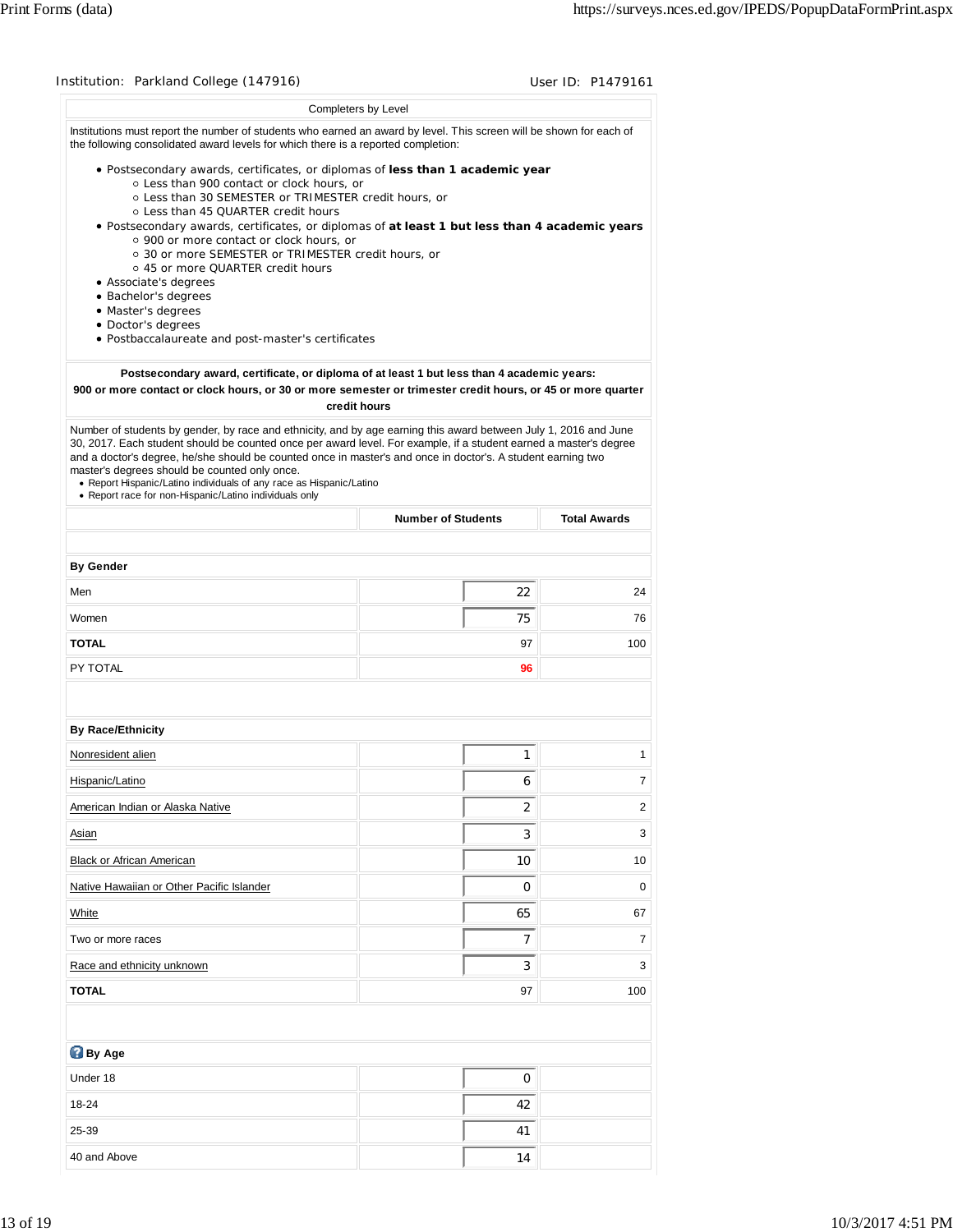| Age Unknown  |    |     |
|--------------|----|-----|
| <b>TOTAL</b> | 97 | 100 |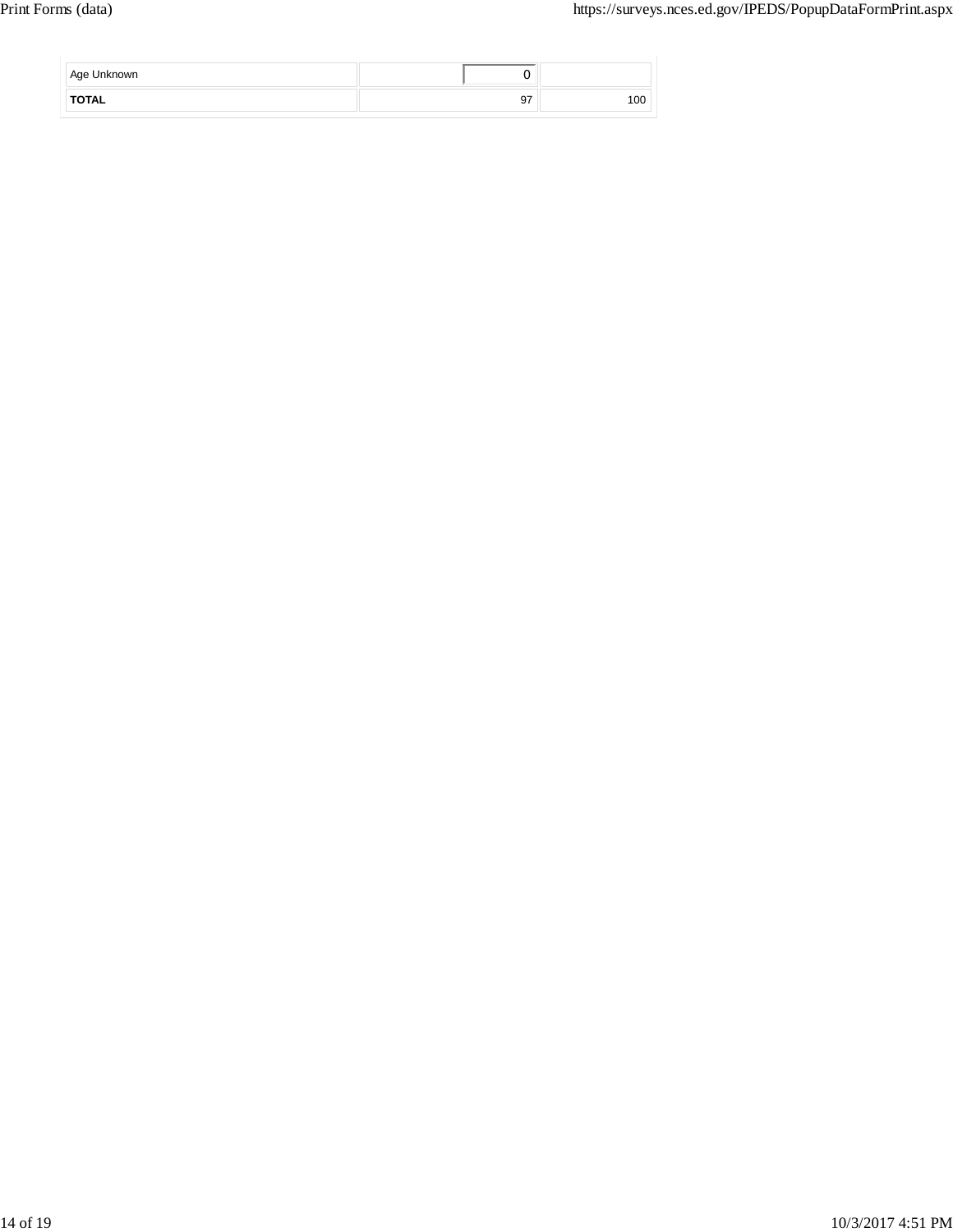| Institution: Parkland College (147916)                                                                                                                                                                                                                                                                                                                                                                                                                                                                                                  |                           | User ID: P1479161   |
|-----------------------------------------------------------------------------------------------------------------------------------------------------------------------------------------------------------------------------------------------------------------------------------------------------------------------------------------------------------------------------------------------------------------------------------------------------------------------------------------------------------------------------------------|---------------------------|---------------------|
| Completers by Level                                                                                                                                                                                                                                                                                                                                                                                                                                                                                                                     |                           |                     |
| Institutions must report the number of students who earned an award by level. This screen will be shown for each of<br>the following consolidated award levels for which there is a reported completion:                                                                                                                                                                                                                                                                                                                                |                           |                     |
| . Postsecondary awards, certificates, or diplomas of less than 1 academic year<br>o Less than 900 contact or clock hours, or<br>○ Less than 30 SEMESTER or TRIMESTER credit hours, or<br>o Less than 45 QUARTER credit hours                                                                                                                                                                                                                                                                                                            |                           |                     |
| . Postsecondary awards, certificates, or diplomas of at least 1 but less than 4 academic years<br>o 900 or more contact or clock hours, or<br>○ 30 or more SEMESTER or TRIMESTER credit hours, or<br>○ 45 or more QUARTER credit hours                                                                                                                                                                                                                                                                                                  |                           |                     |
| • Associate's degrees<br>• Bachelor's degrees                                                                                                                                                                                                                                                                                                                                                                                                                                                                                           |                           |                     |
| • Master's degrees                                                                                                                                                                                                                                                                                                                                                                                                                                                                                                                      |                           |                     |
| • Doctor's degrees<br>· Postbaccalaureate and post-master's certificates                                                                                                                                                                                                                                                                                                                                                                                                                                                                |                           |                     |
| Associate's degrees                                                                                                                                                                                                                                                                                                                                                                                                                                                                                                                     |                           |                     |
| Number of students by gender, by race and ethnicity, and by age earning this award between July 1, 2016 and June<br>30, 2017. Each student should be counted once per award level. For example, if a student earned a master's degree<br>and a doctor's degree, he/she should be counted once in master's and once in doctor's. A student earning two<br>master's degrees should be counted only once.<br>• Report Hispanic/Latino individuals of any race as Hispanic/Latino<br>• Report race for non-Hispanic/Latino individuals only |                           |                     |
|                                                                                                                                                                                                                                                                                                                                                                                                                                                                                                                                         | <b>Number of Students</b> | <b>Total Awards</b> |
|                                                                                                                                                                                                                                                                                                                                                                                                                                                                                                                                         |                           |                     |
| <b>By Gender</b>                                                                                                                                                                                                                                                                                                                                                                                                                                                                                                                        |                           |                     |
| Men                                                                                                                                                                                                                                                                                                                                                                                                                                                                                                                                     | 339                       | 346                 |
| Women                                                                                                                                                                                                                                                                                                                                                                                                                                                                                                                                   | 455                       | 466                 |
| <b>TOTAL</b>                                                                                                                                                                                                                                                                                                                                                                                                                                                                                                                            | 794                       | 812                 |
| PY TOTAL                                                                                                                                                                                                                                                                                                                                                                                                                                                                                                                                | 807                       |                     |
| <b>By Race/Ethnicity</b>                                                                                                                                                                                                                                                                                                                                                                                                                                                                                                                |                           |                     |
| Nonresident alien                                                                                                                                                                                                                                                                                                                                                                                                                                                                                                                       | 9                         | 9                   |
| Hispanic/Latino                                                                                                                                                                                                                                                                                                                                                                                                                                                                                                                         | 48                        | 50                  |
| American Indian or Alaska Native                                                                                                                                                                                                                                                                                                                                                                                                                                                                                                        | 7                         | 7                   |
| Asian                                                                                                                                                                                                                                                                                                                                                                                                                                                                                                                                   | 30                        | 30                  |
| Black or African American                                                                                                                                                                                                                                                                                                                                                                                                                                                                                                               | 59                        | 61                  |
| Native Hawaiian or Other Pacific Islander                                                                                                                                                                                                                                                                                                                                                                                                                                                                                               | 0                         | 0                   |
| White                                                                                                                                                                                                                                                                                                                                                                                                                                                                                                                                   | 587                       | 601                 |
| Two or more races                                                                                                                                                                                                                                                                                                                                                                                                                                                                                                                       | 17                        | 17                  |
| Race and ethnicity unknown                                                                                                                                                                                                                                                                                                                                                                                                                                                                                                              | 37                        | 37                  |
| <b>TOTAL</b>                                                                                                                                                                                                                                                                                                                                                                                                                                                                                                                            | 794                       | 812                 |
|                                                                                                                                                                                                                                                                                                                                                                                                                                                                                                                                         |                           |                     |
| <b>By Age</b>                                                                                                                                                                                                                                                                                                                                                                                                                                                                                                                           |                           |                     |
| Under 18                                                                                                                                                                                                                                                                                                                                                                                                                                                                                                                                | 0                         |                     |
|                                                                                                                                                                                                                                                                                                                                                                                                                                                                                                                                         |                           |                     |
| 18-24                                                                                                                                                                                                                                                                                                                                                                                                                                                                                                                                   | 515                       |                     |
| 25-39                                                                                                                                                                                                                                                                                                                                                                                                                                                                                                                                   | 219                       |                     |
| 40 and Above                                                                                                                                                                                                                                                                                                                                                                                                                                                                                                                            | 60                        |                     |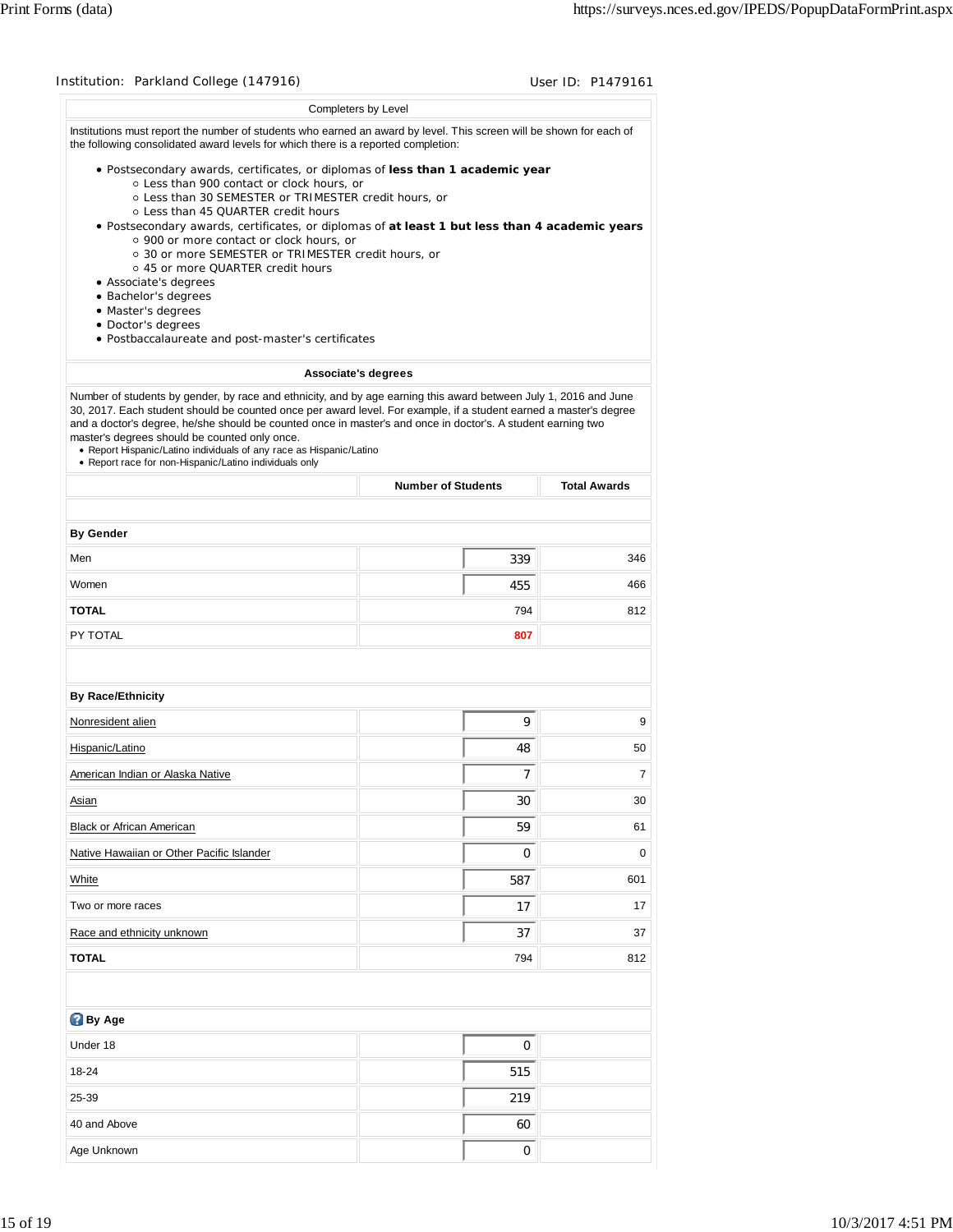|  | $\overline{\phantom{a}}$ |  |
|--|--------------------------|--|
|  |                          |  |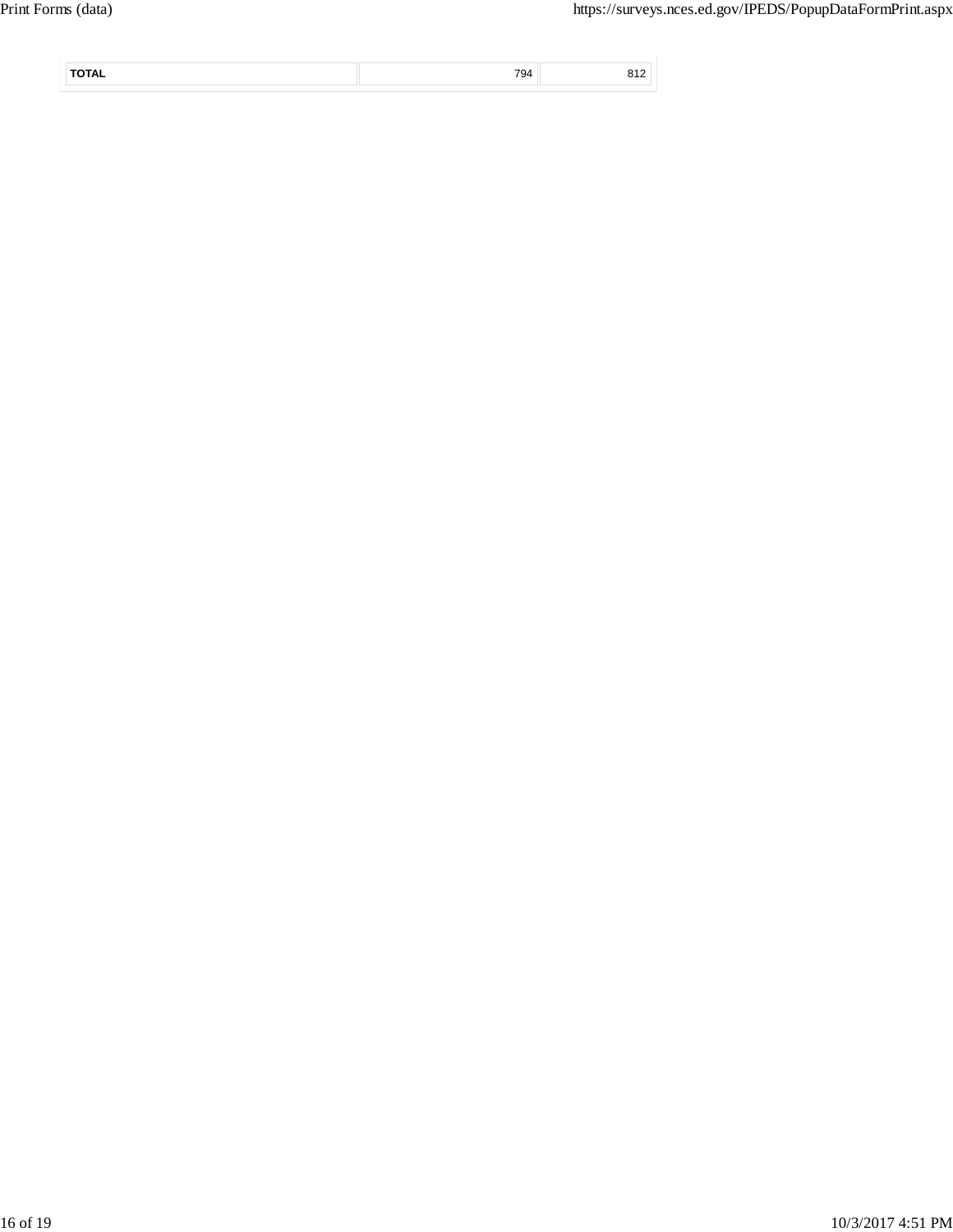| Institution: Parkland College (147916)                                                                                  |                                           |              |                                                            |                             |                      |            |                                                                                                                                                                                                                                                                                                                                                                       | User ID: P1479161 |
|-------------------------------------------------------------------------------------------------------------------------|-------------------------------------------|--------------|------------------------------------------------------------|-----------------------------|----------------------|------------|-----------------------------------------------------------------------------------------------------------------------------------------------------------------------------------------------------------------------------------------------------------------------------------------------------------------------------------------------------------------------|-------------------|
|                                                                                                                         |                                           |              |                                                            | Prepared by                 |                      |            |                                                                                                                                                                                                                                                                                                                                                                       |                   |
|                                                                                                                         |                                           |              |                                                            |                             |                      |            | The name of the preparer is being collected so that we can follow up with the appropriate person in the event that there<br>are questions concerning the data. The Keyholder will be copied on all email correspondence to other preparers.                                                                                                                           |                   |
| System.                                                                                                                 |                                           |              |                                                            |                             |                      |            | The time it took to prepare this component is being collected so that we can continue to improve our estimate of the<br>reporting burden associated with IPEDS. Please include in your estimate the time it took for you to review instructions,<br>query and search data sources, complete and review the component, and submit the data through the Data Collection |                   |
| Thank you for your assistance.                                                                                          |                                           |              |                                                            |                             |                      |            |                                                                                                                                                                                                                                                                                                                                                                       |                   |
| This survey component was prepared by:                                                                                  |                                           |              |                                                            |                             |                      |            |                                                                                                                                                                                                                                                                                                                                                                       |                   |
| $\bullet$                                                                                                               | Keyholder                                 |              | ∩                                                          | <b>SFA Contact</b>          |                      | ⋒          | <b>HR Contact</b>                                                                                                                                                                                                                                                                                                                                                     |                   |
| $\bigcirc$                                                                                                              | <b>Finance Contact</b>                    |              | $\odot$                                                    | Academic Library<br>Contact |                      | $\odot$    | Other                                                                                                                                                                                                                                                                                                                                                                 |                   |
|                                                                                                                         | Name: Brian Counter                       |              |                                                            |                             |                      |            |                                                                                                                                                                                                                                                                                                                                                                       |                   |
|                                                                                                                         | Email: bcounter@parkland.edu              |              |                                                            |                             |                      |            |                                                                                                                                                                                                                                                                                                                                                                       |                   |
| survey component?                                                                                                       | 1.00 Number of Staff (including yourself) |              |                                                            |                             |                      |            | How many staff from your institution only were involved in the data collection and reporting process of this<br>How many hours did you and others from your institution only spend on each of the steps below when                                                                                                                                                    |                   |
| responding to this survey component?<br>Exclude the hours spent collecting data for state and other reporting purposes. |                                           |              |                                                            |                             |                      |            |                                                                                                                                                                                                                                                                                                                                                                       |                   |
| <b>Staff</b><br>member                                                                                                  | <b>Collecting Data</b><br>Needed          |              | <b>Revising Data to Match</b><br><b>IPEDS Requirements</b> |                             | <b>Entering Data</b> |            | <b>Revising and Locking</b><br>Data                                                                                                                                                                                                                                                                                                                                   |                   |
| Your office                                                                                                             |                                           | $0.00$ hours |                                                            | $0.00$ hours                |                      | 3.00 hours |                                                                                                                                                                                                                                                                                                                                                                       | 3.50 hours        |
| Other<br>offices                                                                                                        |                                           | $0.00$ hours |                                                            | $0.00$ hours                |                      | 0.00 hours |                                                                                                                                                                                                                                                                                                                                                                       | 0.00 hours        |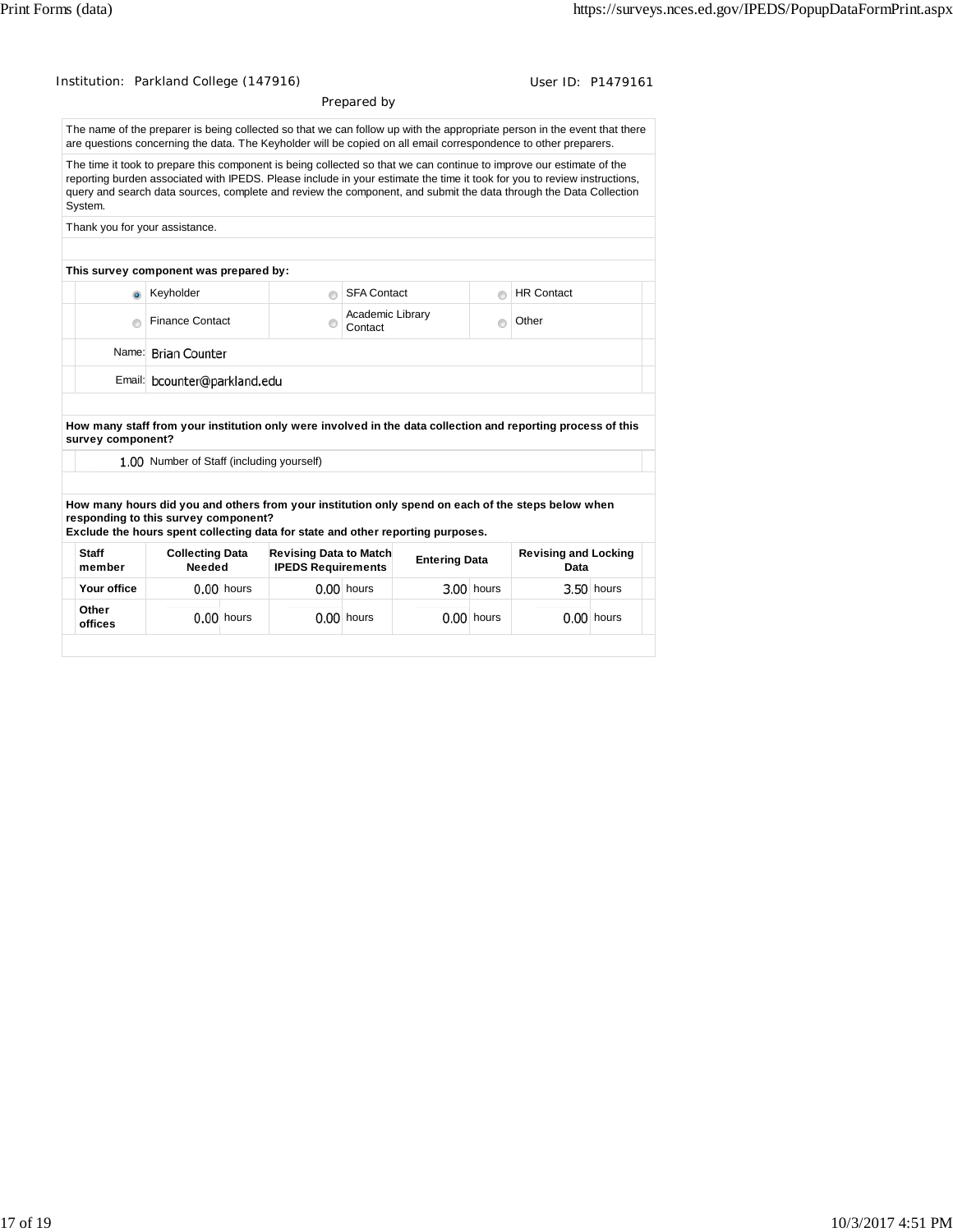Institution: Parkland College (147916) Contract the User ID: P1479161

Summary

IPEDS collects important information regarding your institution. All data reported in IPEDS survey components become available in the IPEDS Data Center and appear as aggregated data in various Department of Education reports. Additionally, some of the reported data appears specifically for your institution through the College Navigator website and is included in your institution's Data Feedback Report (DFR). The purpose of this summary is to provide you an opportunity to view some of the data that, when accepted through the IPEDS quality control process, will appear on the College Navigator website and/or your DFR. College Navigator is updated approximately three months after the data collection period closes and Data Feedback Reports will be available through the Data Center and sent to your institution's CEO in November 2017.

Please review your data for accuracy. If you have questions about the data displayed below after reviewing the data reported on the survey screens, please contact the IPEDS Help Desk at: 1-877-225-2568 or ipedshelp@rti.org.

### Summary of Completions Data

|                                                                                             | <b>Number of Completions</b> |                       |  |  |  |
|---------------------------------------------------------------------------------------------|------------------------------|-----------------------|--|--|--|
| <b>Award Level</b>                                                                          | 1 <sup>st</sup> major        | 2 <sup>nd</sup> major |  |  |  |
| Postsecondary award, certificate, or diploma<br>(less than 1 academic year)                 | 588                          | 0                     |  |  |  |
| Postsecondary award, certificate, or diploma<br>(at least 1 but less than 2 academic years) | 100                          | 0                     |  |  |  |
| Associate's degree                                                                          | 812                          | 0                     |  |  |  |
| Total number of degrees and certificates                                                    | 1.500                        |                       |  |  |  |

#### Summary of Completers Data

|                | <b>Number of Students</b> |       |       |  |
|----------------|---------------------------|-------|-------|--|
|                | Men                       | Women | Total |  |
| All Completers | 567                       | 793   | 1,360 |  |